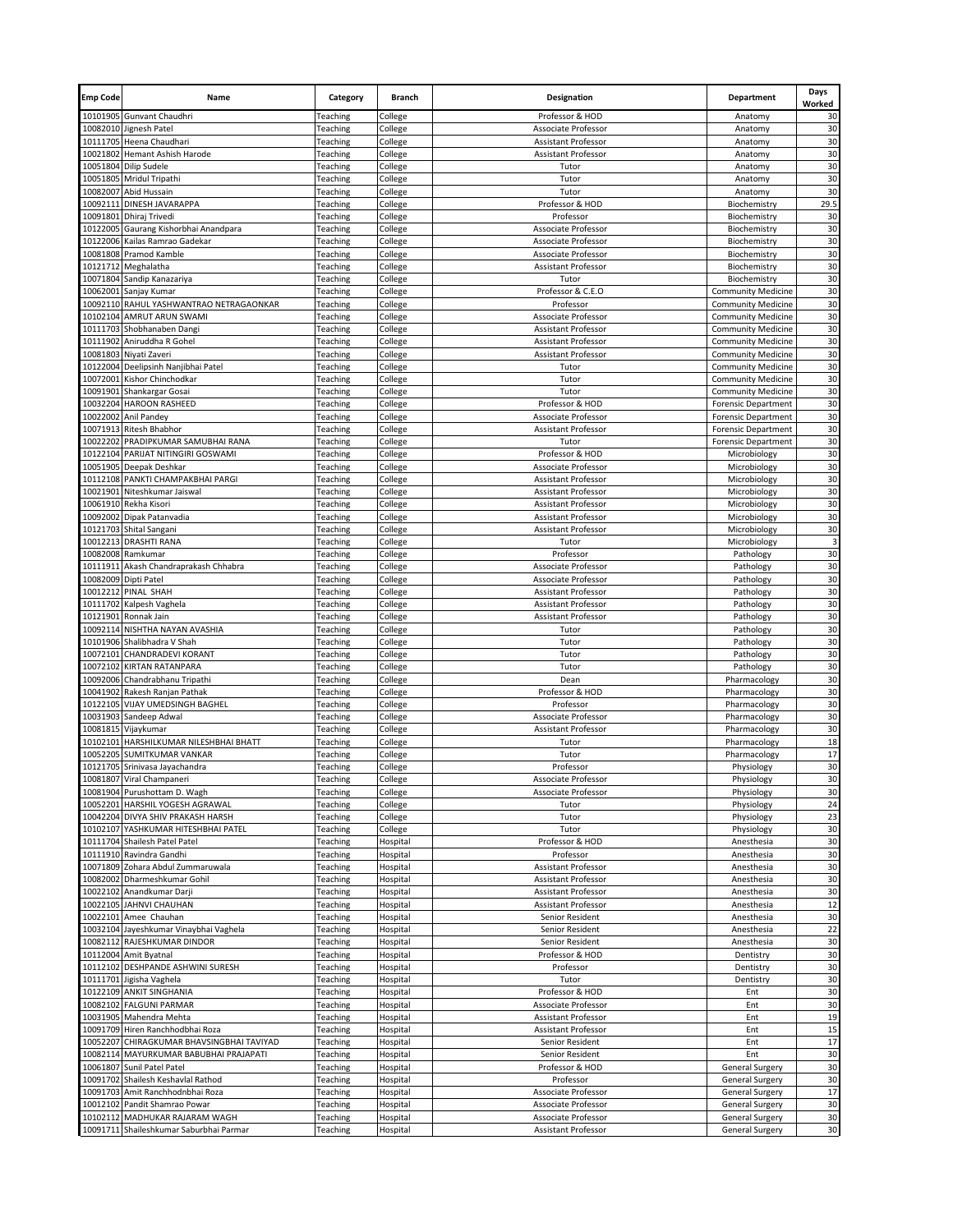|          | 10031901 Kamlesh Gohil                       | Teaching | Hospital | Assistant Professor                                              | <b>General Surgery</b>    | 30     |
|----------|----------------------------------------------|----------|----------|------------------------------------------------------------------|---------------------------|--------|
|          |                                              |          |          |                                                                  |                           |        |
| 10051902 | Hardik Bhokan                                | Teaching | Hospital | Senior Resident                                                  | <b>General Surgery</b>    | 30     |
|          | 10111905 Rahul Parmar                        | Teaching | Hospital | Senior Resident                                                  | General Surgery           | 30     |
|          | 10011901 Surendra Parmar                     | Teaching | Hospital | <b>Resident Medical Officer</b>                                  | <b>General Surgery</b>    | 30     |
| 10062102 | <b>BRAJENDRA KUMAR</b>                       | Teaching | Hospital | Professor & HOD                                                  | Medicine                  | 30     |
|          |                                              |          |          |                                                                  |                           |        |
|          | 10071805 Ravindra Hadakshi                   | Teaching | Hospital | Associate Professor                                              | Medicine                  | 30     |
|          | 10071806 Mohit Desai                         | Teaching | Hospital | Associate Professor                                              | Medicine                  | 30     |
| 10121802 | Kamlesh Ninama                               | Teaching | Hospital | Associate Professor                                              | Medicine                  | 30     |
|          | 10091712 Aruna Rameshbhai Ganava             | Teaching | Hospital | Assistant Professor                                              | Medicine                  | 30     |
|          | 10012211 NIRANJANKUMAR PRAFULCHANDRA PANCHAL | Teaching |          | Assistant Professor                                              | Medicine                  | 30     |
|          |                                              |          | Hospital |                                                                  |                           |        |
|          | 10012201 VISHWA BHUPENDRABHAI UNADKAT        | Teaching | Hospital | Assistant Professor                                              | Medicine                  | 30     |
|          | 10052209 SHIVAJI DNANDEO PATIL               | Teaching | Hospital | Assistant Professor                                              | Medicine                  | 12     |
|          | 10012022 Vinod Vahoniya                      | Teaching | Hospital | Assistant Professor                                              | Medicine                  | 30     |
|          | 10102108 CHAITALI CHANDRAVADAN KOTHIWALA     | Teaching | Hospital | Senior Resident                                                  | Medicine                  | 30     |
|          |                                              |          |          |                                                                  |                           |        |
|          | 10082109 DAXESH BAMANIYA                     | Teaching | Hospital | Senior Resident                                                  | Medicine                  | 30     |
|          | 10092004 Valay Zaveri                        | Teaching | Hospital | <b>Critical Care Consultant</b>                                  | <b>Critical Care</b>      | 30     |
|          | 10121710 Dina Shah                           | Teaching | Hospital | Professor & HOD                                                  | Obgy                      | 30     |
|          | 10102011 Bharat Atit                         | Teaching | Hospital | Professor                                                        | Obgy                      | 30     |
|          | 10042203 SUNITA S K                          | Teaching | Hospital | Deputy Medical Superintendent - MCh & Consultant - Obs. & Gynec. | Mother & Child            | 30     |
|          |                                              |          |          |                                                                  |                           |        |
|          | 10052118 Paresh N. Sheth                     | Teaching | Hospital | Associate Professor                                              | Obgy                      | 30     |
|          | 10042108 Kanishk Nayak                       | Teaching | Hospital | Assistant Professor                                              | Obgy                      | 30     |
|          | 10081806 Dineshkumar Singh                   | Teaching | Hospital | Assistant Professor                                              | Obgy                      | 30     |
|          | 10112002 Rita Nayak                          | Teaching | Hospital | Assistant Professor                                              | Obgy                      | 29.5   |
|          | 10102115 ANERI RAJESHKUMAR PATEL             |          |          |                                                                  | Obgy                      | 30     |
|          |                                              | Teaching | Hospital | Senior Resident                                                  |                           |        |
|          | 10092108 FAAIZAH HUSAIN GHANCHIBHAI          | Teaching | Hospital | Senior Resident                                                  | Obgy                      | 30     |
|          | 10051802 Pratik Baman                        | Teaching | Hospital | Senior Resident                                                  | Obgy                      | 30     |
|          | 10112101 RUCHI SHAH                          | Teaching | Hospital | Senior Resident                                                  | Obgy                      | 30     |
|          | 10082110 SYAMABEN BIPINBHAI BARANDA          | Teaching | Hospital | Senior Resident                                                  | Obgy                      | 30     |
|          |                                              |          |          |                                                                  |                           |        |
|          | 10082111 PRAGNABEN DAMOR                     | Teaching | Hospital | Senior Resident                                                  | Obgy                      | 30     |
|          | 10071810 Milind Bhagwat                      | Teaching | Hospital | Tutor                                                            | Obgy                      | 29     |
|          | 10052119 Jyotindra Brahmbhatt                | Teaching | Hospital | Professor                                                        | Opthomology               | 30     |
|          | 10031801 Madhavi Malivad                     | Teaching | Hospital | Assistant Professor                                              | Opthomology               | 30     |
| 10061801 |                                              |          | Hospital |                                                                  |                           | 30     |
|          | Abhishek Bagora                              | Teaching |          | Assistant Professor                                              | Opthomology               |        |
|          | 10042206 PRAPTIBEN KANAIYALAL NISARTA        | Teaching | Hospital | Senior Resident                                                  | Opthomology               | 30     |
|          | 10091705 Prashant Ananndinh Vasaiya          | Teaching | Hospital | Senior Resident                                                  | Opthomology               | 28     |
| 10032103 | Shivanand M. Dodamani                        | Teaching | Hospital | Professor & HOD                                                  | Orthopedics               | 30     |
| 10042102 | <b>Vishal Dindod</b>                         | Teaching | Hospital | Associate Professor                                              | Orthopedics               | 30     |
|          | 10082105 NAITIK B. PANCHAL                   | Teaching | Hospital | Assistant Professor                                              | Orthopedics               | 30     |
|          |                                              |          |          |                                                                  |                           |        |
|          | 10041904 Jeetkumar Shailendra Patel          | Teaching | Hospital | Assistant Professor                                              | Orthopedics               | 22     |
|          | 10061804 Parth Thakor                        | Teaching | Hospital | Assistant Professor                                              | Orthopedics               | 30     |
|          | 10081903 Sahil N. Damor                      | Teaching | Hospital | Assistant Professor                                              | Orthopedics               | 30     |
|          | 10082004 Sai Sabharish Reddy                 | Teaching | Hospital | <b>Assistant Professor</b>                                       | Orthopedics               | 29     |
| 10111901 | Nilay Pavan Kumar                            | Teaching | Hospital | Senior Resident                                                  | Orthopedics               | 30     |
|          |                                              |          |          |                                                                  |                           |        |
|          | 10012206 PATEL DRASHTANT SHAILESH            | Teaching | Hospital | Senior Resident                                                  | Orthopedics               | 30     |
| 10082107 | VINAYKUMAR JAYSINHBHAI BHURIYA               | Teaching | Hospital | Senior Resident                                                  | Orthopedics               | 30     |
| 10092112 | <b>NIRAV PATEL</b>                           | Teaching | Hospital | Senior Resident                                                  | Orthopedics               | 30     |
| 10111803 | <b>Bharat Parmar</b>                         | Teaching | Hospital | Professor & HOD                                                  | Pediatric                 | 30     |
| 10112103 | JAIMIN MADANSINH KHARADI                     | Teaching | Hospital | Assistant Professor                                              | Pediatrics                | 30     |
|          | 10052206 RAJNI UIKEY                         |          |          | Assistant Professor                                              |                           | 8      |
|          |                                              | Teaching | Hospital |                                                                  | Pediatrics                |        |
|          | 10071911 Sneha Zaveri                        | Teaching | Hospital | Assistant Professor                                              | Pediatric                 | 30     |
|          | 10092005 Priyankkumar Kanaiyalal Nisarta     | Teaching | Hospital | Assistant Professor                                              | Pediatric                 | 30     |
|          | 10101702 Pratyush Roz                        | Teaching | Hospital | Assistant Professor                                              | Pediatric                 | 30     |
|          | 10101703 Nikita Gohil                        | Teaching | Hospital | Assistant Professor                                              | Pediatric                 | 30     |
|          |                                              |          |          |                                                                  |                           |        |
|          | 10072103 DHAVALKUMAR GIRISHCHANDRA NAYAK     | Teaching | Hospital | Senior Resident                                                  | Pediatric                 | 30     |
|          | 10081802 Khuzema Nalawala                    | Teaching | Hospital | Senior Resident                                                  | Pediatric                 | 28     |
|          | 10101901 Mohammadsakim Shaikh                | Teaching | Hospital | Consultant                                                       | Pediatric                 | 8      |
|          | 10112109 ROHAN JAHAGIRDAR                    | Teaching | Hospital | Associate Professor                                              | Psychatric                | 30     |
| 10061904 | Poonam Muniya                                | Teaching | Hospital | Assistant Professor                                              | Psychatric                | 30     |
|          | 10101701 Daxa Bhuria                         |          |          | Senior Resident                                                  |                           | 30     |
|          |                                              | Teaching | Hospital |                                                                  | Psychatric                |        |
|          | 10121904 Shoeb Katrawala                     | Teaching | Hospital | Professor & HOD                                                  | Radiology                 | 30     |
|          | 10091710 Pavan Kumar Devraj                  | Teaching | Hospital | Associate Professor                                              | Radiology                 | 30     |
|          | 10091704 Megha P Vasaiya                     | Teaching | Hospital | Assistant Professor                                              | Radiology                 | 28     |
|          | 10012203 BHARPODA DISHABEN UMEDSINH          | Teaching | Hospital | Senior Resident                                                  | Radiology                 | 29     |
| 10062007 |                                              |          |          | Senior Resident                                                  |                           | 29     |
|          | Kalpesh Bhabhor                              | Teaching | Hospital |                                                                  | Radiology                 |        |
| 10112003 | Sita K. Chaudhary                            | Teaching | Hospital | Senior Resident                                                  | Radiology                 | 26     |
|          | 10082006 Tejash Pankajkumar Shah             | Teaching | Hospital | Junior Resident                                                  | Radiology                 | 30     |
| 10101802 | Mohabatsinh Baria                            | Teaching | Hospital | Assistant Professor                                              | Skin & Vd                 | 30     |
|          | 10071801 Nilam Damor                         | Teaching | Hospital | Assistant Professor                                              | Skin & Vd                 | 30     |
|          | 10032205 KHUSHBOO RAJENDRAKUMAR KAKA         | Teaching | Hospital | Senior Resident                                                  | Skin & Vd                 | 30     |
|          |                                              |          |          |                                                                  |                           |        |
|          | 10051803 Rahul Bhabhor                       | Teaching | Hospital | Senior Resident                                                  | Skin & Vd                 | 23     |
|          | 10022103 Bhavna Pawan Kumar                  | Teaching | Hospital | Junior Resident                                                  | Skin & Vd                 | 30     |
|          | 10082116 NISARG PATEL                        | Teaching | Hospital | Associate Professor                                              | Tb & Chest                | 30     |
|          | 10061908 Mittal Balat                        | Teaching | Hospital | Assistant Professor                                              | Tb & Chest                | 29.5   |
|          | 10112011 Palak H. Bhatt                      | Teaching | Hospital | Senior Resident                                                  | Tb & Chest                | 30     |
|          | 10042201 PARAJAPATI SANTOSHKUMAR JASVANTLAL  |          |          |                                                                  |                           | 30     |
|          |                                              | Teaching | Hospital | Junior Resident                                                  | Tb & Chest                |        |
|          | 10111904 Rajivkumar Ramanlal Damor           | Teaching | Hospital | <b>Resident Medical Officer</b>                                  | <b>Emergency Medicine</b> | 30     |
|          | 10022201 MALIWAD RANJEETSINGH                | Teaching | Hospital | Junior Resident                                                  | <b>Emergency Medicine</b> | 30     |
|          | 10122101 RATHOD KAJALKUMARI DINESHKUMAR      | Teaching | Hospital | Junior Resident                                                  | <b>Emergency Medicine</b> | 30     |
|          | 10032202 MITALBEN BHARATKUMAR BARIYA         | Teaching | Hospital | Junior Resident                                                  | <b>Emergency Medicine</b> | 26     |
|          | 10042202 SHIVANI RANAJITSINH NAYAK           |          | Hospital |                                                                  |                           | 30     |
|          |                                              | Teaching |          | Junior Resident                                                  | <b>Emergency Medicine</b> |        |
|          | 10052202 MUSTUFA SAIFEEBHAI JAMALI           | Teaching | Hospital | Junior Resident                                                  | <b>Emergency Medicine</b> | 24     |
|          | 10122102 MRUGENDRASINH PRATAPSINH NALVAYA    | Teaching | Hospital | Junior Resident                                                  | <b>Emergency Medicine</b> | 30     |
|          | 10122103 PATEL ANKUR                         | Teaching | Hospital | Junior Resident                                                  | <b>Emergency Medicine</b> | 30     |
|          | 10012204 KARISHMA RAJESHKUMAR PAL            | Teaching | Hospital | Junior Resident                                                  | <b>Emergency Medicine</b> | $30\,$ |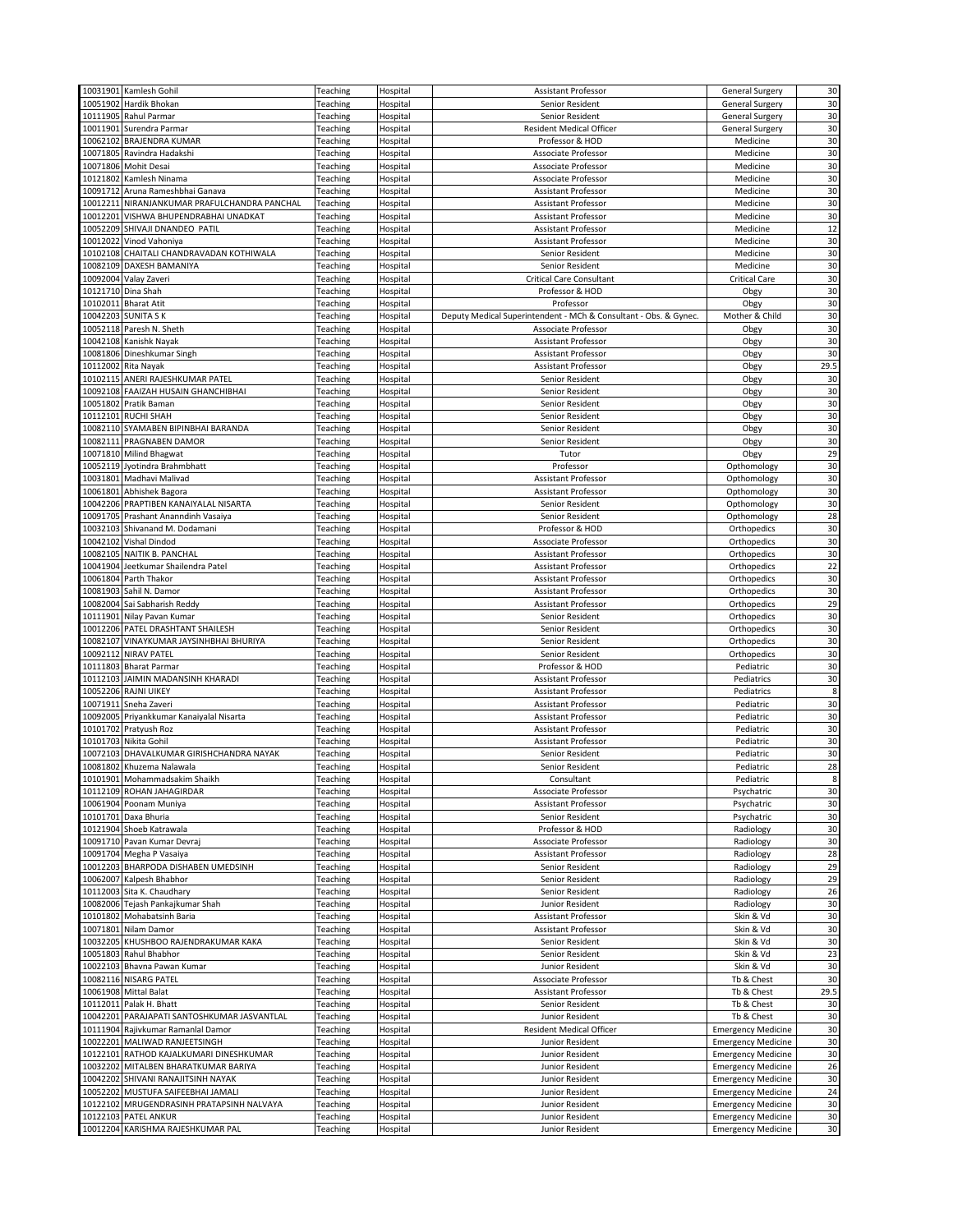|                         | 10082104 JIGARKUMAR PATEL                             | Teaching           | Hospital             | Junior Resident                          | <b>Emergency Medicine</b> | 30              |
|-------------------------|-------------------------------------------------------|--------------------|----------------------|------------------------------------------|---------------------------|-----------------|
|                         |                                                       |                    |                      |                                          |                           |                 |
|                         | 10112104 KARANKUMAR SHANTILAL GARASIYA                | Teaching           | Hospital             | Junior Resident                          | <b>Emergency Medicine</b> | 30              |
|                         | 10042205 KUNJAN PRAJAPATI                             | Teaching           | Hospital             | Junior Resident                          | <b>Emergency Medicine</b> | 24              |
|                         | 10112105 PANCHAL RAGHUVIRKUMAR BHUPENDRABHAI          | Teaching           | Hospital             | Junior Resident                          | <b>Emergency Medicine</b> | 19              |
|                         | 10112106 BATUL ASGARIBHAI MAKHARIA                    | Teaching           | Hospital             | Junior Resident                          | <b>Emergency Medicine</b> | 30              |
|                         |                                                       |                    |                      |                                          |                           |                 |
|                         | 10122106 NALVAYA URVASHI FATESINH                     | Teaching           | Hospital             | Junior Resident                          | <b>Emergency Medicine</b> | 30              |
|                         | 10112107 PRAJAPATI BRIJESH SANJAYKUMAR                | Teaching           | Hospital             | Junior Resident                          | <b>Emergency Medicine</b> | 30              |
|                         | 10012208 SRUJALKUMAR MAHENDRABHAI CHAUHAN             | Teaching           | Hospital             | Junior Resident                          | <b>Emergency Medicine</b> | 30              |
|                         |                                                       |                    |                      |                                          |                           |                 |
|                         | 10052208 ARPAN PATEL                                  | Teaching           | Hospital             | Junior Resident                          | <b>Emergency Medicine</b> | 15              |
|                         | 10012209 JAYSHRIBEN RAMESHBHAI MANAT                  | Teaching           | Hospital             | Junior Resident                          | <b>Emergency Medicine</b> | 30              |
|                         | 10102109 RAKSHATSINH RANJITSINH NAYAK                 | Teaching           | Hospital             | Junior Resident                          | <b>Emergency Medicine</b> | 30              |
|                         |                                                       |                    |                      |                                          |                           |                 |
|                         | 10012210 DAMOR JAYESHBHAI ARVINDBHAI                  | Teaching           | Hospital             | Junior Resident                          | <b>Emergency Medicine</b> | 30              |
|                         | 10052210 PRUTHVIRAJ GIRISHKUMAR PARMAR                | Teaching           | Hospital             | Junior Resident                          | <b>Emergency Medicine</b> | 12              |
|                         | 10102110 TEJANSINH RANJITSINH NAYAK                   | Teaching           | Hospital             | Junior Resident                          | <b>Emergency Medicine</b> | 30              |
|                         |                                                       |                    |                      |                                          |                           |                 |
|                         | 10052213 DIPIKABEN BHURSINGBHAI CHARPOT               | Teaching           | Hospital             | Junior Resident                          | <b>Emergency Medicine</b> | 8               |
|                         | 10102113 JAY RAMESHBHAI PATEL                         | Teaching           | Hospital             | Junior Resident                          | <b>Emergency Medicine</b> | 29              |
|                         | 10052215 PRAGNABEN PRAJAPATI                          | Teaching           | Hospital             | Junior Resident                          | <b>Emergency Medicine</b> | 3               |
|                         |                                                       |                    | Hospital             |                                          |                           | 30              |
|                         | 10052117 Vipul Hagvaniya                              | Teaching           |                      | Junior Resident                          | <b>Emergency Medicine</b> |                 |
|                         | 10071803 Parth Hada                                   | Teaching           | Hospital             | Junior Resident                          | <b>Emergency Medicine</b> | 30              |
|                         | 10111906 Munira Jainudin Kharodawala                  | Teaching           | Hospital             | Junior Resident                          | <b>Emergency Medicine</b> | 30              |
|                         | 10102114 BHAVINKUMAR SHAILENDRASINH NAYAK             | Teaching           | Hospital             | Junior Resident                          | Medicine                  | 30              |
|                         |                                                       |                    |                      |                                          |                           |                 |
|                         | 10122001 Akshaykumar K. Prajapati                     | Teaching           | Hospital             | Junior Resident                          | Medicine                  | 30              |
| 10061909 Sejad          |                                                       | Teaching           | Hospital             | Junior Resident                          | Medicine                  | 30              |
|                         | 10092107 BHRANTI D. PANCHAL                           | Teaching           | Hospital             | Junior Resident                          | Micu                      | 30              |
|                         |                                                       |                    |                      |                                          |                           |                 |
|                         | 10021801 Parul Patel                                  | Teaching           | Hospital             | Junior Resident                          | Micu                      | 30              |
|                         | 10032206 SIDHHARAJSINH BHARATSINH PADWAL              | Teaching           | Hospital             | Junior Resident                          | Mrd                       | 26              |
|                         | 10012202 BAMANIA MARGAV                               | Teaching           | Hospital             | Junior Resident                          | Nicu                      | 30              |
|                         |                                                       |                    |                      |                                          |                           |                 |
|                         | 10052204 MEHULKUMAR CHATRASINH AJEDIA                 | Teaching           | Hospital             | Junior Resident                          | Obgy                      | 20              |
| 10042104                | Gunjankumar Balvantsinh Beravat                       | Teaching           | Hospital             | Junior Resident                          | Reliver                   | 30              |
|                         | 10042105 Hetalben Rameshbhai Prajapati                | Teaching           | Hospital             | Junior Resident                          | Reliver                   | 30              |
|                         |                                                       |                    |                      |                                          |                           |                 |
|                         | 10042106 Mehankkumar Dahyabhai Patel                  | Teaching           | Hospital             | Junior Resident                          | Reliver                   | 30              |
|                         | 10092109 RUCHI SHAILESH PATEL                         | Teaching           | Hospital             | Junior Resident                          | Reliver                   | 30              |
|                         | 10042111 Dhairya Bharatkumar Joshi                    | Teaching           | Hospital             | Junior Resident                          | Reliver                   | 6               |
|                         |                                                       |                    |                      |                                          |                           | 30              |
|                         | 10082113 KAMALKUMAR HASMUKHLAL NINAMA                 | Teaching           | Hospital             | Junior Resident                          | Reliver                   |                 |
|                         | 10052115 Bhaveshkumar Sardarsinh Hada                 | Teaching           | Hospital             | Junior Resident                          | Reliver                   | 30              |
| 10042001                | Trusha Ditabhai Pasaya                                | Teaching           | Hospital             | Junior Resident                          | Reliver                   | 30              |
| 10052211                | RUPALI HITENDRAKUMAR HADA                             |                    |                      | Junior Resident                          |                           | 12              |
|                         |                                                       | Teaching           | Hospital             |                                          | Obgy                      |                 |
| 10052203                | HARISHBHAI TAJSINGBHAI NINAMA                         | Teaching           | Hospital             | Junior Resident                          | Pediatric                 | $\overline{22}$ |
| 10122003                | Bhavesh Kothari                                       | Teaching           | Hospital             | Junior Resident                          | Surgery                   | 27              |
|                         |                                                       |                    |                      |                                          |                           | 30              |
|                         | 30072103 Paresh J. Shah                               | Retainership       | College              | <b>General Manager</b>                   | Accounts                  |                 |
|                         | 30091706 Jayantilal Nanalal Bhatt                     | Retainership       | Hospital             | Accounts Asst. / Os                      | Accounts                  | 30              |
| 30052102                | KIRANKUMAR AMRUTLAL PRAJAPATI                         | Retainership       | Hospital             | Retainer                                 | It & Systems              | 30              |
|                         | 40042201 RAHIL PUNJABHAI BHABHOR                      | ParaMedical        | Hospital             | <b>Clinical Assistant</b>                | Casualty                  | 30              |
|                         |                                                       |                    |                      |                                          |                           |                 |
|                         | 40042202 PATEL VRUNDA                                 | ParaMedical        | Hospital             | Clinical Assistant                       | Casualty                  | 28              |
|                         | 40052202 DASHRATHBHAI RAMESHBHAI KALMI                | ParaMedical        | Hospital             | Clinical Assistant                       | Medicine                  |                 |
| 40032201                | MANISH SOLANKI                                        | ParaMedical        | Hospital             | OT Assistant Manager                     | O.T.                      | 30              |
|                         |                                                       |                    |                      |                                          |                           |                 |
|                         | 40052201 PANKAJ CHANDKE                               | ParaMedical        | Hospital             | Technician                               | O.T.                      | 16              |
| 20121801                | Daxa Mohaniya                                         | Nursing            | Hospital             | <b>Staff Nurse</b>                       | <b>Blood Bank</b>         | 30              |
| 20072102                | BARIYA MEHULKUMAR ARVINDBHAI                          | Nursing            | Hospital             | <b>Staff Brother</b>                     | Casualty                  | 30              |
|                         | 20042211 ANKITABEN DINESHBHAI NALVAYA                 | Nursing            | Hospital             | <b>Staff Nurse</b>                       |                           | 30              |
|                         |                                                       |                    |                      |                                          | Casualty                  |                 |
|                         | 20012010 Nilamben Vajesingbhai Damor                  | Nursing            | Hospital             | <b>Staff Nurse</b>                       | Casualty                  | 30              |
| 20022002                | Shankar Lal Hada                                      | Nursing            | Hospital             | <b>Staff Nurse</b>                       | Casualty                  | 30              |
|                         |                                                       | Nursing            |                      |                                          |                           |                 |
|                         | 20031906 Anjana Kishanbhai Kishori                    |                    |                      |                                          |                           |                 |
| 20041903 Asmita D Ravat |                                                       |                    | Hospital             | <b>Staff Nurse</b>                       | Casualty                  | 26              |
|                         |                                                       | Nursing            | Hospital             | <b>Staff Nurse</b>                       | Casualty                  | 30              |
|                         | 20051903 Payal Rathva                                 | Nursing            | Hospital             | <b>Staff Nurse</b>                       | Casualty                  | 30              |
|                         |                                                       |                    |                      |                                          | Casualty                  |                 |
|                         | 20061922 Manishaben Bhupendrasinh Valand              | Nursing            | Hospital             | <b>Staff Nurse</b>                       |                           | 30              |
|                         | 20062002 Hinalben Dama                                | Nursing            | Hospital             | <b>Staff Nurse</b>                       | Casualty                  | 30              |
| 20072020                | Mahendra Singh Panwar                                 | Nursing            | Hospital             | <b>Staff Nurse</b>                       | Casualty                  | 27              |
|                         | 20081908 Yogeshkumar Prathvisingh Khajja              | Nursing            | Hospital             | <b>Staff Nurse</b>                       | Casualty                  |                 |
|                         |                                                       |                    |                      |                                          |                           | 29.5            |
|                         | 20092003 Samir Shantilal Christian                    | Nursing            | Hospital             | Staff Nurse                              | Casualty                  | 30              |
| 20101703                | Chandanben Malshingbhai Tadvi                         | Nursing            | Hospital             | <b>Staff Nurse</b>                       | Casualty                  | 28              |
|                         | 20101901 Kirtesh Dodiyar                              | Nursing            | Hospital             | <b>Staff Nurse</b>                       | Casualty                  | 29              |
|                         |                                                       |                    |                      |                                          |                           |                 |
|                         | 20111704 Chandrikaben R. Bamaniya                     | Nursing            | Hospital             | Staff Nurse                              | Casualty                  | 29              |
| 20111803                | <b>Rohit Baria</b>                                    | Nursing            | Hospital             | <b>Staff Nurse</b>                       | Casualty                  | 30              |
|                         | 20111905 Ajay Bariya                                  | Nursing            | Hospital             | <b>Staff Nurse</b>                       | Casualty                  | 30              |
|                         |                                                       |                    |                      |                                          |                           |                 |
|                         | 20121810 Bhavna Shankarbhai Baria                     | Nursing            | Hospital             | <b>Staff Nurse</b>                       | Casualty                  | 30              |
| 20121912                | Anandkumar Pashvabhai Deval                           | Nursing            | Hospital             | <b>Staff Nurse</b>                       | Casualty                  | 30              |
|                         | 20121922 Shivaniben Subhashbhai Prajapati             | Nursing            | Hospital             | <b>Staff Nurse</b>                       | Casualty                  | 30              |
|                         | 20071911 Nimishaben Mayurbhai Jatwa                   | Nursing            | Hospital             | <b>Staff Nurse</b>                       | Dental - Opd              | 30              |
|                         |                                                       |                    |                      |                                          |                           |                 |
|                         | 20121807 Krupaben Shantilal Prajapati                 | Nursing            | Hospital             | <b>Staff Nurse</b>                       | Dental - Opd              | 30              |
|                         | 20071909 Pushpaben Rameshbhai Panda                   | Nursing            | Hospital             | <b>Staff Nurse</b>                       | Ent Opd                   | 30              |
|                         | 20111909 Reena Amliyar                                | Nursing            | Hospital             | <b>Staff Nurse</b>                       | Eye Ward                  | 30              |
|                         |                                                       |                    |                      |                                          |                           |                 |
| 20062003                | Jenifar Bariya                                        | Nursing            | Hospital             | <b>Staff Nurse</b>                       | Gaynec                    | 30              |
| 20071802                | Kailash Rathod                                        | Nursing            | Hospital             | <b>Staff Nurse</b>                       | Gaynec                    | 30              |
|                         | 20051803 Jastinaben Kestubhai Khristi                 | Nursing            | Hospital             | Incharge                                 | General Ot                | 30              |
|                         |                                                       |                    |                      |                                          |                           |                 |
|                         | 20071808 Madan Deval                                  | Nursing            | Hospital             | Technician                               | General Ot                | 22              |
|                         | 20101701 Kantaben Damor                               | Nursing            | Hospital             | <b>Staff Nurse</b>                       | General Ot                | 27              |
|                         | 20121701 Rajesh Mori                                  | Nursing            | Hospital             | Technician                               | General Ot                | 30              |
|                         |                                                       |                    |                      |                                          |                           |                 |
|                         | 20032002 Swati Masih                                  | Nursing            | Hospital             | <b>Staff Nurse</b>                       | Gynec                     | 30              |
|                         | 20022010 Manishaben Solanki                           | Nursing            | Hospital             | <b>Staff Nurse</b>                       | Gynec Labour Room         | 29              |
|                         | 20101907 Sharon Mandloi                               | Nursing            | Hospital             | <b>Staff Nurse</b>                       | Gynec Labour Room         | 29              |
|                         |                                                       |                    |                      |                                          |                           |                 |
|                         | 20111903 Shweta Vasuniya                              | Nursing            | Hospital             | Incharge                                 | Gynec Labour Room         | 30              |
| 20022013                | Madhuri Shaileshbhai Parmar<br>20101804 Shilpa Ninama | Nursing<br>Nursing | Hospital<br>Hospital | <b>Staff Nurse</b><br><b>Staff Nurse</b> | Gynec Ward<br>Gynec Ward  | 30<br>$30\,$    |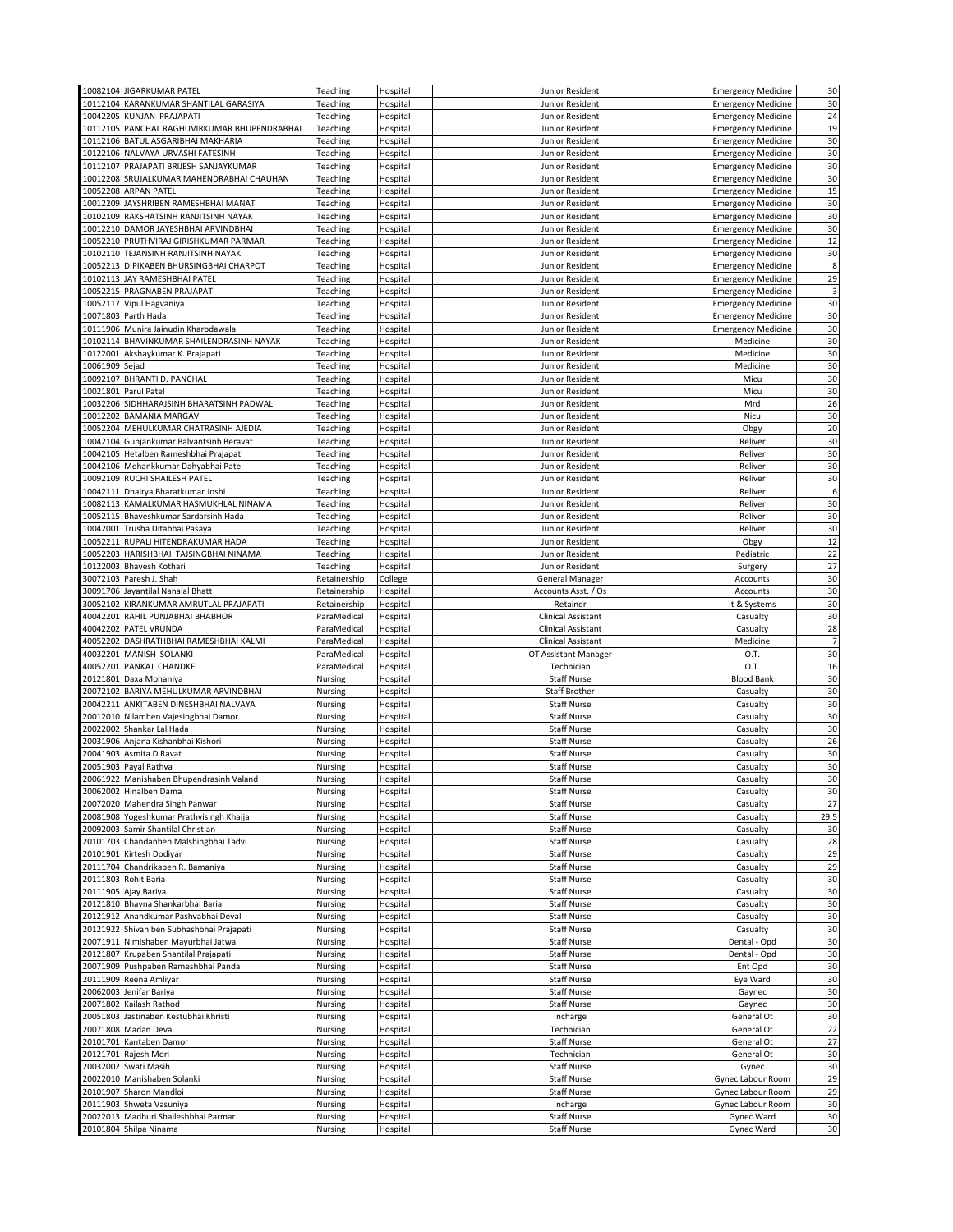|                 | 20111801 Hasumati Mavi                      | Nursing | Hospital | <b>Staff Nurse</b>   | Gynec Ward          | 30   |
|-----------------|---------------------------------------------|---------|----------|----------------------|---------------------|------|
|                 | 20121811 Jignasha Bhuriya                   | Nursing |          |                      |                     | 30   |
|                 |                                             |         | Hospital | Incharge             | Gynec Ward          |      |
|                 | 20121910 Sejalben Dilipbhai Dhanki          | Nursing | Hospital | <b>Staff Nurse</b>   | Gynec Ward          | 30   |
|                 | 20121920 Bangadiya Gayatriben Natvrabhai    | Nursing | Hospital | Staff Nurse          | Gynec Ward          | 29   |
|                 | 20082103 RITA RAMSINH PARMAR                | Nursing | Hospital | <b>Staff Nurse</b>   | Iccu                | 30   |
|                 | 20032103 Artiben Dineshbhai Charpot         | Nursing | Hospital | <b>Staff Nurse</b>   | Medical             | 30   |
|                 | 20032006 Ruchita Silvansbhai Bariya         | Nursing | Hospital | Staff Nurse          | Medical             | 29   |
| 20071806        | Suresh Rav                                  | Nursing | Hospital | Incharge             | Medical             | 30   |
|                 | 20081901 Varshaben Vechatbhai Katara        |         |          |                      |                     |      |
|                 |                                             | Nursing | Hospital | <b>Staff Nurse</b>   | Medical             | 30   |
|                 | 20081902 Reenaben Arunkumar Dhinga          | Nursing | Hospital | <b>Staff Nurse</b>   | Medical             | 30   |
|                 | 20091916 Pratikshaben Kamjibhai Sangada     | Nursing | Hospital | <b>Staff Nurse</b>   | Medical             | 30   |
|                 | 20101702 Urvashi Bharatbhai Khaped          | Nursing | Hospital | Incharge             | Medical             | 30   |
|                 | 20101803 Shobhana J. Rohit                  | Nursing | Hospital | <b>Staff Nurse</b>   | Medical             | 28   |
|                 | 20111802 Kinjal Gohil                       | Nursing | Hospital | <b>Staff Nurse</b>   | Medical             | 12   |
|                 | 20122003 Asha Josaf Bhuriya                 | Nursing | Hospital | <b>Staff Nurse</b>   | Medical Ward        | 29   |
|                 | 20082104 ANJUBEN SURTABHAI MINAMA           | Nursing | Hospital | <b>Staff Nurse</b>   | <b>Medical Ward</b> | 30   |
|                 |                                             |         |          |                      |                     |      |
|                 | 20082106 NIKITA SENABHAI RATHOD             | Nursing | Hospital | <b>Staff Nurse</b>   | <b>Medical Ward</b> | 28   |
|                 | 20082108 PARMAR SUREKHABEN LASUBHAI         | Nursing | Hospital | <b>Staff Nurse</b>   | Medical Ward        | 29   |
|                 | 20092110 BARIA BHUMIKABEN CHHATRASINH       | Nursing | Hospital | <b>Staff Nurse</b>   | Medical Ward        | 29   |
|                 | 20092112 MAHIDA PRIYANKABEN SANJAYBHAI      | Nursing | Hospital | <b>Staff Nurse</b>   | Medical Ward        | 30   |
|                 | 20092113 KATARA SONALBEN                    | Nursing | Hospital | <b>Staff Nurse</b>   | Medical Ward        | 30   |
|                 | 20092114 BARIA RENUKABEN                    | Nursing | Hospital | <b>Staff Nurse</b>   | Medical Ward        | 30   |
|                 | 20092115 BHABHOR SONALBEN RATANBHAI         | Nursing | Hospital | <b>Staff Nurse</b>   | Medical Ward        | 30   |
|                 |                                             |         |          |                      |                     |      |
|                 | 20042221 JAYASINGH MUTHUNAYAGAM             | Nursing | Hospital | Incharge             | <b>Medical Ward</b> | 30   |
|                 | 20042224 BARIYA RUMABEN MANJIBHAI           | Nursing | Hospital | <b>Staff Nurse</b>   | <b>Medical Ward</b> | 25   |
|                 | 20012004 Mittal Suklabhai Pargi             | Nursing | Hospital | <b>Staff Nurse</b>   | Medical Ward        | 30   |
|                 | 20012013 Krishnaben Dineshbhai Damor        | Nursing | Hospital | <b>Staff Nurse</b>   | Medical Ward        | 30   |
|                 | 20012014 Insiya Ismail Shaikh               | Nursing | Hospital | <b>Staff Nurse</b>   | Medical Ward        | 30   |
|                 | 20022003 Nirali Mangalsing Baria            | Nursing | Hospital | <b>Staff Nurse</b>   | Medical Ward        | 30   |
|                 | 20032011 Harshaben Shaileshbhai Baria       | Nursing | Hospital | <b>Staff Nurse</b>   | Medical Ward        | 30   |
| 20041911        | Lataben Maganbhai Kishori                   | Nursing | Hospital | <b>Staff Nurse</b>   | Medical Ward        | 30   |
|                 |                                             |         |          |                      |                     |      |
|                 | 20042005 Hiralben Pravinsinh Rathod         | Nursing | Hospital | Staff Nurse          | Medical Ward        | 30   |
|                 | 20061904 Alkabahen Khadiya                  | Nursing | Hospital | <b>Staff Nurse</b>   | <b>Medical Ward</b> | 29   |
|                 | 20061909 Madhuben Kalibhai Bariya           | Nursing | Hospital | <b>Staff Nurse</b>   | Medical Ward        | 24   |
|                 | 20072003 Sonalben Bamaniya                  | Nursing | Hospital | <b>Staff Nurse</b>   | Medical Ward        | 30   |
|                 | 20072009 Pinalben Kajubhai Nisarta          | Nursing | Hospital | <b>Staff Nurse</b>   | <b>Medical Ward</b> | 29   |
|                 | 20072029 Asmitaben Taviyad                  | Nursing | Hospital | <b>Staff Nurse</b>   | Medical Ward        | 30   |
|                 | 20072033 Pinkalkumar Navalsingbhai Bariya   | Nursing | Hospital | <b>Staff Nurse</b>   | Medical Ward        | 30   |
|                 |                                             |         |          |                      |                     |      |
| 20072034 Harish |                                             | Nursing | Hospital | <b>Staff Nurse</b>   | <b>Medical Ward</b> | 30   |
|                 | 20072038 Anju Nanji Vala                    | Nursing | Hospital | <b>Staff Nurse</b>   | Medical Ward        | 30   |
|                 | 20082005 Rishipal Singh Kanavat             | Nursing | Hospital | <b>Staff Nurse</b>   | Medical Ward        | 30   |
|                 |                                             |         |          |                      |                     | 30   |
|                 | 20082006 Rahulbhai Dalsinh Pithaya          | Nursing | Hospital | <b>Staff Nurse</b>   | <b>Medical Ward</b> |      |
|                 |                                             |         |          | <b>Staff Nurse</b>   | Medical Ward        |      |
|                 | 20082007 Mukeshbhai Tersingbhai Bhabhor     | Nursing | Hospital |                      |                     | 29.5 |
|                 | 20082008 Ratan Prakash Pareek               | Nursing | Hospital | <b>Staff Nurse</b>   | Medical Ward        | 30   |
|                 | 20092009 Diwanbhai Nevjibhai Machhar        | Nursing | Hospital | <b>Staff Nurse</b>   | Medical Ward        | 20   |
|                 | 20121904 Vaibhavbhai Parvatbhai Bilwal      | Nursing | Hospital | <b>Staff Nurse</b>   | Medical Ward        | 30   |
|                 | 20121918 Vaishaliben Navalsinh Rathod       | Nursing | Hospital | <b>Staff Nurse</b>   | Medical Ward        | 26   |
|                 | 20052103 Shitalben Ishvarbhai Rathod        | Nursing | Hospital | <b>Staff Nurse</b>   | Medicine            | 28   |
|                 | 20122005 Aradhanaben Malsingbhai Panda      | Nursing | Hospital | <b>Staff Nurse</b>   | Medicine            | 30   |
|                 | 20042106 Sanjaykumar Bharatbhai Damor       | Nursing | Hospital | <b>Staff Brother</b> | Medicine            | 28   |
|                 |                                             |         |          |                      |                     |      |
|                 | 20042107 Kinjalben Savsingbhai Pargi        | Nursing | Hospital | <b>Staff Nurse</b>   | Medicine            | 30   |
| 20042117        | Anita Behra                                 | Nursing | Hospital | <b>Staff Nurse</b>   | Medicine            | 29   |
|                 | 20081805 Minesh Bhabhor                     | Nursing | Hospital | <b>Staff Nurse</b>   | Medicine            | 30   |
|                 | 20081806 Mahesh Machar                      | Nursing | Hospital | <b>Staff Nurse</b>   | Medicine            | 29.5 |
|                 | 20091801 Twinkle D Hathila                  | Nursing | Hospital | <b>Staff Nurse</b>   | Medicine            | 30   |
|                 | 20091802 Varshaben M Nisarta                | Nursing | Hospital | <b>Staff Nurse</b>   | Medicine            | 29   |
|                 | 20091803 Radha M Bhuriya                    | Nursing | Hospital | <b>Staff Nurse</b>   | Medicine            | 30   |
|                 | 20091804 Rameshwariben Muniya               | Nursing | Hospital | <b>Staff Nurse</b>   | Medicine            | 30   |
|                 | 20102002 Maitalben Yogeshkumar Solanki      | Nursing | Hospital | <b>Staff Nurse</b>   | Medicine            | 29   |
|                 | 20102005 Dhanlaxmi Navalsingh Gohil         |         |          |                      |                     |      |
|                 |                                             | Nursing | Hospital | <b>Staff Nurse</b>   | Medicine            | 30   |
|                 | 20102008 Nikeshkumar Dharamendrabhai Dhinga | Nursing | Hospital | <b>Staff Nurse</b>   | Medicine            | 30   |
|                 | 20052004 Pachaliben Sanjaykumar Ninama      | Nursing | Hospital | <b>Staff Nurse</b>   | Medicine Ward       | 29   |
|                 | 20082101 JANVI DINESHKUMAR PRAJAPTI         | Nursing | Hospital | <b>Staff Nurse</b>   | Micu                | 18   |
|                 | 20082105 RATHOD SONALBEN                    | Nursing | Hospital | <b>Staff Nurse</b>   | Micu                | 29   |
|                 | 20032109 Ishvarbhai Shakrabhai Bamanya      | Nursing | Hospital | <b>Staff Nurse</b>   | Micu                | 30   |
|                 | 20031902 Mittal Nisarta                     | Nursing | Hospital | <b>Staff Nurse</b>   | Micu                | 30   |
|                 | 20071904 Likitaben Baria                    | Nursing | Hospital | <b>Staff Nurse</b>   | Micu                | 30   |
|                 | 20101905 Riddhi Panchal                     | Nursing | Hospital | <b>Staff Nurse</b>   | Micu                | 30   |
|                 |                                             |         |          |                      |                     |      |
|                 | 20052201 SARITABEN MAGANBHAI BARIA          | Nursing | Hospital | <b>Staff Nurse</b>   | Mrd                 | 23   |
|                 | 20052202 AASHA BEN BARIYA                   | Nursing | Hospital | Staff Nurse          | Mrd                 | 22   |
|                 | 20052237 SEJALBEN BILVAL                    | Nursing | Hospital | <b>Staff Nurse</b>   | Mrd                 | 10   |
|                 | 20092106 DAMOR SNEHA KALABHAI               | Nursing | Hospital | <b>Staff Nurse</b>   | Nicu                | 30   |
|                 | 20042219 ARIYA DENNI SUJA                   | Nursing | Hospital | Incharge             | Nicu                | 30   |
|                 | 20052001 Ajaybhai Ramanbhai Katha           | Nursing | Hospital | <b>Staff Nurse</b>   | Nicu                | 30   |
|                 | 20061803 Monika B. Chauhan                  | Nursing | Hospital | Incharge             | Nicu                | 30   |
|                 |                                             |         |          |                      |                     |      |
|                 | 20022201 SUDHABEN KENETH JOY                | Nursing | Hospital | Ans                  | Nursing             | 28   |
|                 | 20032101 Manjulaben Rupsinh Bamaniya        | Nursing | Hospital | <b>Staff Nurse</b>   | Nursing             | 29   |
|                 | 20032201 SUSHILABEN PARGI                   | Nursing | Hospital | <b>Staff Nurse</b>   | Nursing             | 29   |
|                 | 20042101 Amishaben Titubhai Minama          | Nursing | Hospital | <b>Staff Nurse</b>   | Nursing             | 29   |
|                 | 20042201 VAISHALIBEN SHANABHAI HATHILA      | Nursing | Hospital | <b>Staff Nurse</b>   | Nursing             | 30   |
|                 | 20092101 SAROJBEN SAMUBHAI DEVADA           | Nursing | Hospital | <b>Staff Nurse</b>   | Nursing             | 30   |
|                 | 20102101 ANKITABEN DALSUKHBHAI TAVIYAD      | Nursing | Hospital | <b>Staff Nurse</b>   | Nursing             | 30   |
|                 | 20122101 NURI DUDAVE                        | Nursing | Hospital | <b>Staff Nurse</b>   | Nursing             | 15   |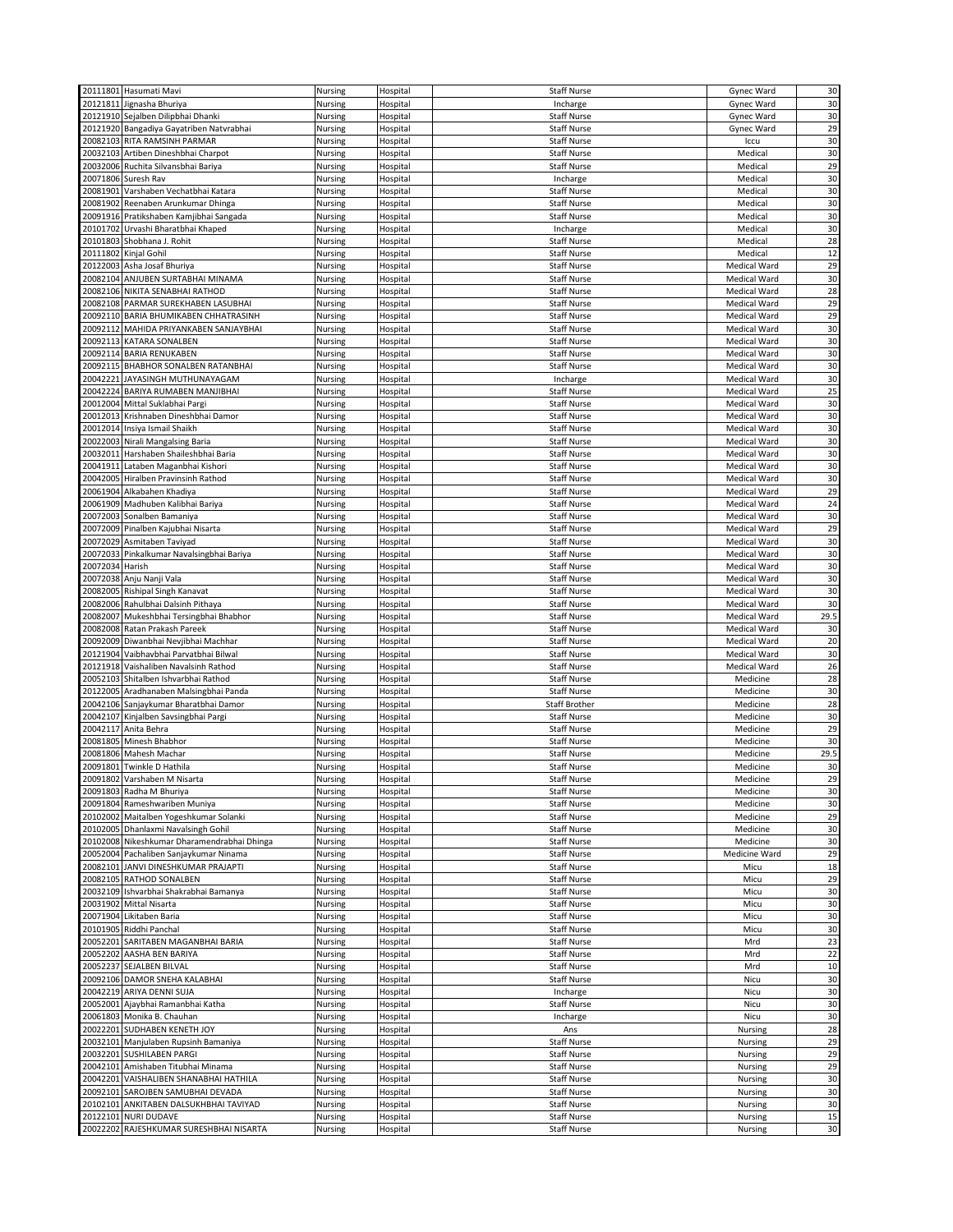|          |                                                          |                    |                      |                                   |                    | 30           |
|----------|----------------------------------------------------------|--------------------|----------------------|-----------------------------------|--------------------|--------------|
|          | 20042102 Archana Sevabhai Bamaniya                       | Nursing            | Hospital             | <b>Staff Nurse</b>                | Nursing            |              |
|          | 20042202 CHANDRIKABEN KALUBHAI SANGOD                    | Nursing            | Hospital             | <b>Staff Nurse</b>                | Nursing            | 30           |
|          | 20052102 Arvindbhai Khatrabhai Pargi                     | Nursing            | Hospital             | <b>Staff Brother</b>              | Nursing            | 30           |
|          | 20092102 SHARMISTHABEN NARAYANBHAI PATEL                 | Nursing            | Hospital             | <b>Staff Nurse</b>                | Nursing            | 30           |
|          |                                                          |                    |                      |                                   |                    |              |
|          | 20102102 SONALIBEN VINODBHAI KHANGUDA                    | Nursing            | Hospital             | <b>Staff Nurse</b>                | Nursing            | 30           |
|          | 20122102 SHARMI KANESH                                   | Nursing            | Hospital             | <b>Staff Nurse</b>                | Nursing            | 30           |
|          | 20012203 MINAMA SHITALBEN KALIDAS                        | Nursing            | Hospital             | <b>Staff Nurse</b>                | Nursing            | 30           |
|          |                                                          |                    |                      |                                   |                    |              |
|          | 20022203 RINKUBEN SHANKARBHAI DODIYAR                    | Nursing            | Hospital             | <b>Staff Nurse</b>                | Nursing            | 30           |
|          | 20032203 NIDHIBEN YOGESHBHAI RATHOD                      | Nursing            | Hospital             | <b>Staff Nurse</b>                | Nursing            | 27           |
|          | 20042103 Ashaben Rameshbhai Pargi                        | Nursing            |                      | <b>Staff Nurse</b>                | Nursing            | 30           |
|          |                                                          |                    | Hospital             |                                   |                    |              |
|          | 20042203 JINALBEN PATEL                                  | Nursing            | Hospital             | <b>Staff Nurse</b>                | Nursing            | 30           |
|          | 20052203 SHRUTIBEN KIRTANBHAI VASAIYA                    | Nursing            | Hospital             | <b>Staff Nurse</b>                | Nursing            | 21           |
|          |                                                          |                    |                      | <b>Staff Nurse</b>                |                    | 30           |
|          | 20092103 PARMAR VAISHALIBEN HARMALSINH                   | Nursing            | Hospital             |                                   | Nursing            |              |
|          | 20112103 MOHANIYA MANISHABEN ABHESINGBHAI                | Nursing            | Hospital             | <b>Staff Nurse</b>                | Nursing            | 29           |
|          | 20122103 MOHANIYA DHARMISHTHABEN VIRSINHBHAI             | Nursing            | Hospital             | <b>Staff Nurse</b>                | Nursing            | 30           |
|          | 20022204 NIKITABEN MALIVAD                               |                    |                      |                                   |                    | 28           |
|          |                                                          | Nursing            | Hospital             | <b>Staff Nurse</b>                | Nursing            |              |
|          | 20032204 KANTABEN RUMALBHAI MAVI                         | Nursing            | Hospital             | <b>Staff Nurse</b>                | <b>Nursing</b>     | 30           |
|          | 20042204 PRASHANT TAGARIYA                               | Nursing            | Hospital             | <b>Staff Nurse</b>                | Nursing            | 29           |
|          |                                                          |                    |                      |                                   |                    |              |
|          | 20052204 ISHA RAHULKUMAR PARIKH                          | Nursing            | Hospital             | <b>Staff Nurse</b>                | Nursing            | 21           |
|          | 20112104 CHAUHAN VAISHALIBEN VIPULKUMAR                  | Nursing            | Hospital             | <b>Staff Nurse</b>                | Nursing            | 30           |
|          | 20122104 DAMOR VIDHIBEN RIDHAMBHAI                       | Nursing            | Hospital             | <b>Staff Nurse</b>                | Nursing            | 23           |
|          |                                                          |                    |                      |                                   |                    |              |
|          | 20012205 ASMITABEN RAMSINGBHAI DAMOR                     | Nursing            | Hospital             | <b>Staff Nurse</b>                | Nursing            | 30           |
|          | 20022205 KARINABEN KASUBHAI PARGI                        | Nursing            | Hospital             | <b>Staff Nurse</b>                | Nursing            | 30           |
| 20032205 | JIGITSABEN RAKESHBHAI MUNIYA                             | Nursing            | Hospital             | <b>Staff Nurse</b>                | Nursing            | 30           |
|          |                                                          |                    |                      |                                   |                    |              |
|          | 20042105 Jayashreeben Dipakbhai Damor                    | Nursing            | Hospital             | <b>Staff Nurse</b>                | Nursing            | 30           |
|          | 20042205 MAVI JINALBEN                                   | Nursing            | Hospital             | <b>Staff Nurse</b>                | Nursing            | 30           |
|          | 20052105 Dhavalkumar Ravat                               | Nursing            | Hospital             | <b>Staff Brother</b>              | Nursing            | 29           |
|          |                                                          |                    |                      |                                   |                    |              |
|          | 20052205 ANJALIBEN RAJUBHAI BHUNATAR                     | Nursing            | Hospital             | <b>Staff Nurse</b>                | Nursing            | 21           |
|          | 20092105 DAMOR RONAKBEN RAMSINGBHAI                      | Nursing            | Hospital             | <b>Staff Nurse</b>                | <b>Nursing</b>     | 29           |
| 20102105 | SEJALBEN JITENDRABHAII PALAS                             | Nursing            | Hospital             | <b>Staff Nurse</b>                | Nursing            | 29.5         |
|          |                                                          |                    |                      |                                   |                    |              |
|          | 20112105 PARMAR MANSIBEN LALITBHAI                       | Nursing            | Hospital             | <b>Staff Nurse</b>                | Nursing            | 30           |
|          | 20122105 Mittalben Ashishbhai Ghoti                      | Nursing            | Hospital             | <b>Staff Nurse</b>                | Nursing            | 29           |
|          | 20012206 MUNIYA ANJANABEN RAJESHBHAI                     | Nursing            |                      | <b>Staff Nurse</b>                |                    | 30           |
|          |                                                          |                    | Hospital             |                                   | Nursing            |              |
|          | 20022206 ASHISHKUMAR GAUTAMBHAI DAMOR                    | Nursing            | Hospital             | <b>Staff Brother</b>              | Nursing            | 6            |
|          | 20032206 AMISHABAHEN PRAVINBHAI DAMA                     | Nursing            | Hospital             | <b>Staff Nurse</b>                | Nursing            | 30           |
|          | 20042206 HIMMATBHAI NATVARBHAI CHAUHAN                   |                    |                      | <b>Staff Nurse</b>                |                    |              |
|          |                                                          | Nursing            | Hospital             |                                   | Nursing            | 30           |
|          | 20052106 Sharmisthaben Chimanbhai Katara                 | Nursing            | Hospital             | <b>Staff Nurse</b>                | Nursing            | 30           |
|          | 20052206 PARVATIBEN KHUMANBHAI PARMAR                    | Nursing            | Hospital             | <b>Staff Nurse</b>                | Nursing            | 21           |
|          |                                                          |                    |                      |                                   |                    |              |
|          | 20102106 MANISHABEN RAMABHAI GARASIYA                    | Nursing            | Hospital             | <b>Staff Nurse</b>                | Nursing            | 30           |
|          | 20112106 BARKHA RATHOD                                   | Nursing            | Hospital             | <b>Staff Nurse</b>                | Nursing            | 30           |
|          | 20022207 REENABEN KEVALSINH BARIA                        | Nursing            | Hospital             | <b>Staff Nurse</b>                | Nursing            | 30           |
|          |                                                          |                    |                      |                                   |                    |              |
|          | 20032207 RENUKABEN JAGDISHBHAI GHOTI                     | Nursing            | Hospital             | <b>Staff Nurse</b>                | Nursing            | 30           |
|          | 20042207 SUSHILABEN APSINH KOLI                          | Nursing            | Hospital             | <b>Staff Nurse</b>                | Nursing            | 30           |
|          | 20052107 Gayatriben Kikabhai Bhedi                       | Nursing            | Hospital             | <b>Staff Nurse</b>                | Nursing            | 27           |
|          |                                                          |                    |                      |                                   |                    |              |
|          | 20102107 LAKSHMIBEN LALABHAI BHAGORA                     | Nursing            | Hospital             | <b>Staff Nurse</b>                | Nursing            | 30           |
|          | 20122107 BAMNIYA SUGARTABEN RAYSINGBHAI                  | Nursing            | Hospital             | <b>Staff Nurse</b>                | Nursing            | 30           |
|          | 20022208 REENA BADOLE                                    | Nursing            | Hospital             | <b>Staff Nurse</b>                | Nursing            | 28           |
|          |                                                          |                    |                      |                                   |                    |              |
|          | 20032208 RAKESHKUMAR RAMANBHAI PARMAR                    | Nursing            | Hospital             | <b>Staff Nurse</b>                | Nursing            | 30           |
|          | 20042208 VAISHALIBEN HARIBHAI SARATANA                   | Nursing            | Hospital             | <b>Staff Nurse</b>                | Nursing            | 29           |
|          | 20122108 RINA BAGHEL                                     | Nursing            | Hospital             | <b>Staff Nurse</b>                | Nursing            | 10           |
|          |                                                          |                    |                      |                                   |                    |              |
|          | 20012209 ANITA BAMNIYA                                   | Nursing            | Hospital             | <b>Staff Nurse</b>                | <b>Nursing</b>     | 30           |
|          | 20022209 PREMILABEN SAMJIBHAI BHABHOR                    | Nursing            | Hospital             | <b>Staff Nurse</b>                | Nursing            | 30           |
|          | 20032209 GIRISHBHAI VAKHATSINH DAMOR                     | Nursing            | Hospital             | <b>Staff Nurse</b>                | Nursing            | 28           |
|          |                                                          |                    |                      |                                   |                    |              |
|          | 20042209 CHANDRIKABEN KIRTISINH KATHALIYA                | Nursing            | Hospital             | <b>Staff Nurse</b>                | Nursing            | 30           |
|          | 20052209 LAXMANBHAI KAJIBHAI MINAMA                      | Nursing            | Hospital             | <b>Staff Nurse</b>                | Nursing            | 16           |
|          | 20082109 SANDEEP KUMAR                                   | Nursing            | Hospital             | Icn                               |                    |              |
|          |                                                          |                    |                      |                                   |                    |              |
|          | 20092109 CHAVDA SHALINIBEN DINESHBHAI                    |                    |                      |                                   | Nursing            | 30           |
|          |                                                          | Nursing            | Hospital             | <b>Staff Nurse</b>                | Nursing            | 30           |
|          | 20102109 VIMALABEN BACHUBHAI PARMAR                      | Nursing            | Hospital             | <b>Staff Nurse</b>                | Nursing            | 29.5         |
|          |                                                          |                    |                      |                                   |                    |              |
|          | 20122109 PARMAR RUCHITABEN MEHULKUMAR                    | Nursing            | Hospital             | <b>Staff Nurse</b>                | Nursing            | 30           |
|          | 20012210 MAHIDA MINESHKUMAR                              | Nursing            | Hospital             | <b>Staff Nurse</b>                | Nursing            | 30           |
|          | 20022110 Amrutaben Dindor                                | Nursing            | Hospital             | <b>Staff Nurse</b>                | Nursing            | 30           |
|          |                                                          |                    |                      |                                   |                    |              |
|          | 20022210 JASHODABEN KHUMSINGBHAI KATARA                  | Nursing            | Hospital             | <b>Staff Nurse</b>                | Nursing            | 28           |
|          | 20032210 SUBHASHKUMAR DINESHBHAI MAKAVANA                | Nursing            | Hospital             | <b>Staff Nurse</b>                | Nursing            | 30           |
|          | 20042110 Ashrutiben Virsingbhai Bhabhor                  | Nursing            | Hospital             | <b>Staff Nurse</b>                | Nursing            | 30           |
|          |                                                          |                    |                      |                                   |                    |              |
|          | 20042210 ANJNABEN MAHESHBHAI BHURIYA                     | Nursing            | Hospital             | <b>Staff Nurse</b>                | Nursing            | 30           |
|          | 20052210 PRADIPBHAI CHHATRASINH BARIA                    | Nursing            | Hospital             | <b>Staff Nurse</b>                | Nursing            | 19           |
|          | 20082110 SHILPABEN BABUBHAI BHABHOR                      | Nursing            | Hospital             | <b>Staff Nurse</b>                | Nursing            | 30           |
|          |                                                          |                    |                      |                                   |                    |              |
|          | 20102110 NIKEETA ANIL MOHANIYA                           | Nursing            | Hospital             | <b>Staff Nurse</b>                | Nursing            | 29           |
|          | 20122110 PARVE HINAL VIJAYKUMAR                          | Nursing            | Hospital             | <b>Staff Nurse</b>                | Nursing            | 27           |
|          | 20012211 PARMAR PREMLATABEN LAXMANBHAI                   | Nursing            | Hospital             | <b>Staff Nurse</b>                | Nursing            | 30           |
|          |                                                          |                    |                      |                                   |                    |              |
|          | 20022111 Akshay Maru                                     | Nursing            | Hospital             | <b>Staff Nurse</b>                | Nursing            | 30           |
|          | 20022211 RANJANBEN PRAKASHBHAI DAMOR                     | Nursing            | Hospital             | <b>Staff Nurse</b>                | Nursing            | 30           |
|          | 20032211 ALKESHBHAI BHAGUBHAI KATARA                     | Nursing            | Hospital             | <b>Staff Nurse</b>                | Nursing            | 30           |
|          |                                                          |                    |                      |                                   |                    |              |
|          | 20042111 Jitmal D Bariya                                 | Nursing            | Hospital             | <b>Staff Brother</b>              | Nursing            | 30           |
|          | 20052211 NISHABEN FIROJBHAI SHEKH                        | Nursing            | Hospital             | <b>Staff Nurse</b>                | Nursing            | 20           |
|          | 20082111 LATABEN CHIMANBHAI KOCHRA                       | Nursing            | Hospital             | <b>Staff Nurse</b>                | Nursing            | 29           |
|          |                                                          |                    |                      |                                   |                    |              |
|          | 20102111 DURGA MANSUKH GUNDIYA                           | Nursing            | Hospital             | <b>Staff Nurse</b>                | Nursing            | 30           |
|          | 20122111 MACHHAR JOSNABEN SHANKARBHAI                    | Nursing            | Hospital             | <b>Staff Nurse</b>                | Nursing            | 6            |
|          |                                                          |                    | Hospital             | <b>Staff Nurse</b>                |                    | 30           |
|          | 20012212 RENUKABEN SAMABHAI BARIYA                       | Nursing            |                      |                                   | Nursing            |              |
|          | 20022212 PIYUSHBHAI KALUBHAI MARU                        | Nursing            | Hospital             | <b>Staff Brother</b>              | Nursing            | 30           |
|          | 20042212 DAMOR BHAVIKA BABUBHAI                          | Nursing            | Hospital             | <b>Staff Nurse</b>                | Nursing            | 30           |
|          |                                                          |                    |                      |                                   |                    |              |
|          | 20052212 KAJAL CHARPOT                                   | Nursing            | Hospital             | <b>Staff Nurse</b>                | Nursing            | 20           |
|          | 20122112 MINAKSHI KATARA<br>20012113 Nileshvariben Damor | Nursing<br>Nursing | Hospital<br>Hospital | Staff Nurse<br><b>Staff Nurse</b> | Nursing<br>Nursing | 29<br>$30\,$ |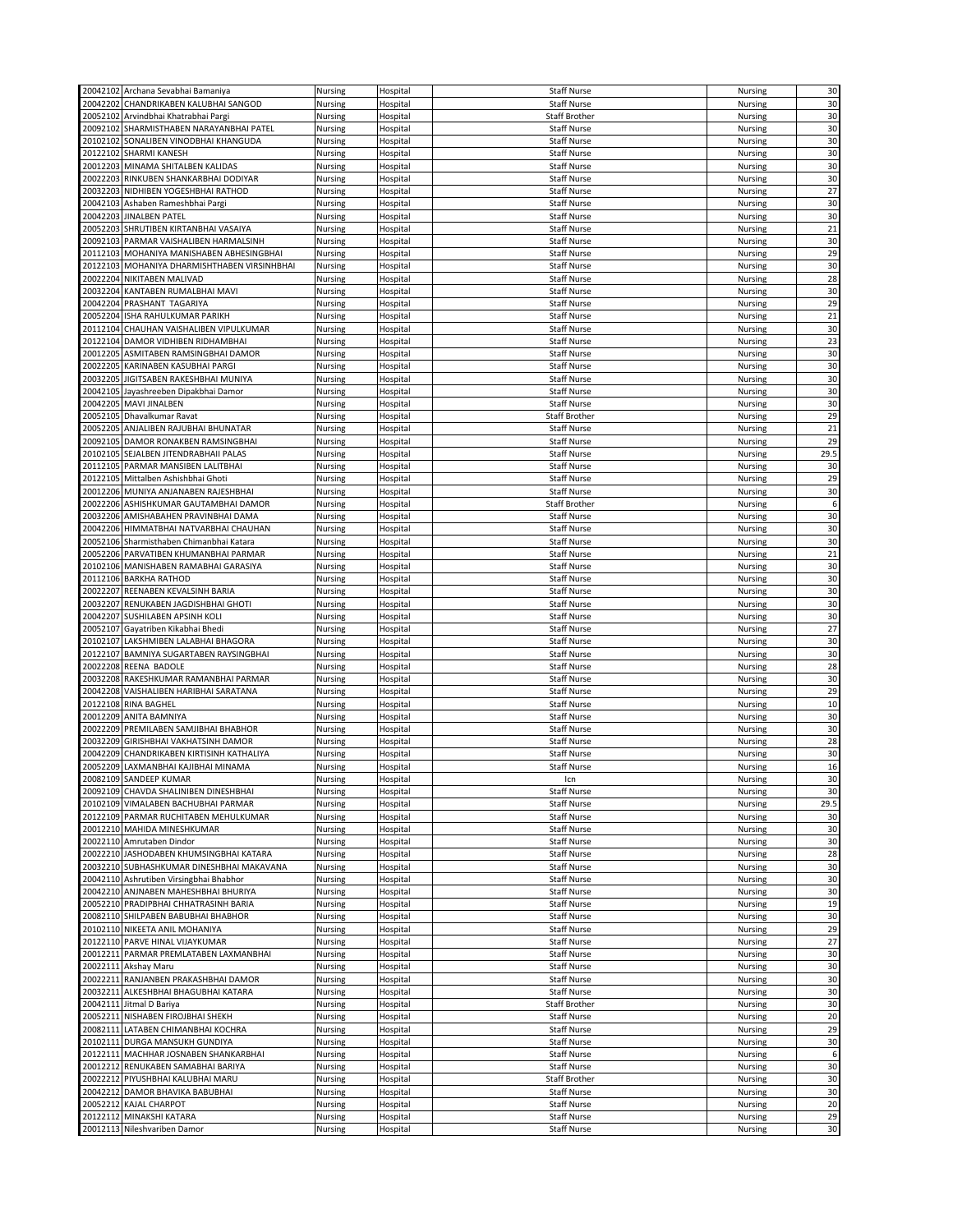|          |                                             | Nursing | Hospital | Ans                  |                | 30   |
|----------|---------------------------------------------|---------|----------|----------------------|----------------|------|
|          | 20022213 Sunita Narsing Kachhawa            |         |          |                      | Nursing        |      |
|          | 20032213 KHUSBUBEN RATANBHAI PALAS          | Nursing | Hospital | <b>Staff Nurse</b>   | Nursing        | 29   |
|          | 20042213 BHUHA KAMLESHBHAI CHATURBHAI       | Nursing | Hospital | <b>Staff Nurse</b>   | Nursing        | 30   |
|          | 20052213 SELEENABEN SMARTHBHAI GANAVA       | Nursing | Hospital | <b>Staff Nurse</b>   | Nursing        | 19   |
|          | 20082113 HIRALBEN NANDLAL PATEL             | Nursing | Hospital | <b>Staff Nurse</b>   | Nursing        | 30   |
|          |                                             |         |          |                      |                |      |
|          | 20102113 NANDANIBEN JASVANTSINH SISODIYA    | Nursing | Hospital | <b>Staff Nurse</b>   | Nursing        | 30   |
|          | 20122113 CHETNA RATHORE                     | Nursing | Hospital | <b>Staff Nurse</b>   | Nursing        | 30   |
|          | 20012114 Priyankaben Khetajibhai Meda       | Nursing | Hospital | <b>Staff Nurse</b>   | Nursing        | 30   |
|          |                                             |         |          | <b>Staff Nurse</b>   |                | 30   |
|          | 20042214 PARMAR SEJALBEN RAMANBHAI          | Nursing | Hospital |                      | Nursing        |      |
|          | 20052214 SHREYALBEN SHREYASBHAI PARMAR      | Nursing | Hospital | <b>Staff Nurse</b>   | Nursing        | 19   |
|          | 20082114 POOJA MAKANSINH CHAUHAN            | Nursing | Hospital | <b>Staff Nurse</b>   | Nursing        | 24   |
|          | 20102114 GEETABEN NARIBHAI MOHANIYA         | Nursing | Hospital | <b>Staff Nurse</b>   | Nursing        | 30   |
|          | 20122114 SAVITRIBEN PRAVINBHAI MEDA         |         |          | <b>Staff Nurse</b>   |                | 15   |
|          |                                             | Nursing | Hospital |                      | Nursing        |      |
|          | 20022115 Pinkalben Machhar                  | Nursing | Hospital | <b>Staff Nurse</b>   | Nursing        | 30   |
|          | 20022215 HINABEN BABUBHAI AMALIYAR          | Nursing | Hospital | <b>Staff Nurse</b>   | Nursing        | 30   |
|          | 20032115 Sonalben Maganbhai Sangod          | Nursing | Hospital | <b>Staff Nurse</b>   | Nursing        | 30   |
|          | 20032215 FALGUNI KIKABHAI PARMAR            | Nursing | Hospital | <b>Staff Nurse</b>   | Nursing        | 30   |
|          |                                             |         |          |                      |                |      |
|          | 20042215 JIGNESHBHAI KAMJIBHAI SANGADA      | Nursing | Hospital | <b>Staff Nurse</b>   | Nursing        | 30   |
|          | 20052215 PRIYANKABEN CHANRASINH PARMAR      | Nursing | Hospital | <b>Staff Nurse</b>   | Nursing        | 19   |
|          | 20082115 ANITABEN BHAGABHAI MANDOD          | Nursing | Hospital | <b>Staff Nurse</b>   | Nursing        | 30   |
|          | 20102115 ASHUBEN RAMESHBHAI SANGADA         | Nursing | Hospital | <b>Staff Nurse</b>   | Nursing        | 29   |
|          |                                             |         |          |                      |                |      |
|          | 20122115 SUNIL BABUSUNGH KEWAD              | Nursing | Hospital | <b>Staff Nurse</b>   | Nursing        | 28   |
|          | 20012116 Leetaben Bhagabhai Mandod          | Nursing | Hospital | <b>Staff Nurse</b>   | Nursing        | 30   |
|          | 20022216 NISHABEN KALUBHAI VASAIYA          | Nursing | Hospital | <b>Staff Nurse</b>   | Nursing        | 30   |
|          | 20032116 Kavitaben Katara                   | Nursing | Hospital | <b>Staff Nurse</b>   | Nursing        | 30   |
|          |                                             |         |          |                      |                |      |
|          | 20032216 ASHWINBHAI BADIYABHAI BHABHOR      | Nursing | Hospital | <b>Staff Nurse</b>   | Nursing        | 30   |
|          | 20042216 CHHAYABEN KANUBHAI KISHORI         | Nursing | Hospital | <b>Staff Nurse</b>   | Nursing        | 28   |
|          | 20052216 SONALBEN HARSINGBHAI VAGILA        | Nursing | Hospital | <b>Staff Nurse</b>   | Nursing        | 19   |
|          | 20082116 SANGITABEN HIRABHAI NAYAKA         | Nursing | Hospital | <b>Staff Nurse</b>   | Nursing        | 30   |
|          | 20092116 DAMOR VIJYNTABEN SURMALBHAI        |         |          |                      |                |      |
|          |                                             | Nursing | Hospital | <b>Staff Nurse</b>   | Nursing        | 30   |
|          | 20122116 RAVI BAMANIYA                      | Nursing | Hospital | <b>Staff Nurse</b>   | Nursing        | 30   |
|          | 20012117 Nisha Maheshbhai Prajapati         | Nursing | Hospital | <b>Staff Nurse</b>   | Nursing        | 30   |
| 20022217 | SANDHYABEN GULABBHAI PARMAR                 | Nursing | Hospital | <b>Staff Nurse</b>   | Nursing        | 23.5 |
|          |                                             |         |          |                      |                |      |
|          | 20042217 VINABEN KANUBHAI RATHOD            | Nursing | Hospital | <b>Staff Nurse</b>   | Nursing        | 29   |
|          | 20052217 SHITALBEN KALIYABHAI DEHADA        | Nursing | Hospital | <b>Staff Nurse</b>   | Nursing        | 19   |
|          | 20092117 PARMAR NILAMBEN MOHANBHAI          | Nursing | Hospital | <b>Staff Nurse</b>   | Nursing        | 30   |
|          | 20122117 MINESH CHANDRA                     | Nursing | Hospital | <b>Staff Nurse</b>   | Nursing        | 30   |
|          | 20022218 AMIT SOMBHAI BHAGORA               |         |          |                      |                | 30   |
|          |                                             | Nursing | Hospital | <b>Staff Nurse</b>   | Nursing        |      |
|          | 20042218 PRAGNABEN BABUBHAI RATHOD          | Nursing | Hospital | <b>Staff Nurse</b>   | Nursing        | 30   |
|          | 20052218 SUBHASHBHAI SHANKARBHAI VASUN      | Nursing | Hospital | <b>Staff Nurse</b>   | Nursing        | 17   |
|          | 20092118 MONIKA PRATAPBHAI RATHOD           | Nursing | Hospital | <b>Staff Nurse</b>   | Nursing        | 30   |
|          |                                             |         |          |                      |                |      |
|          | 20102118 SUSMITA ASHOKBHAI BARIYA           | Nursing | Hospital | <b>Staff Nurse</b>   | Nursing        | 30   |
|          | 20122118 PATEL AMISHABEN SURESHBHAI         | Nursing | Hospital | <b>Staff Nurse</b>   | Nursing        | 30   |
|          | 20012119 Jignesh Jain                       | Nursing | Hospital | <b>Staff Brother</b> | <b>Nursing</b> | 30   |
|          | 20022219 KATARA SUGANABEN ISHVARBHAI KATARA | Nursing | Hospital | <b>Staff Nurse</b>   | Nursing        | 30   |
|          |                                             |         |          |                      |                |      |
|          | 20052219 MOJIS STIVANSAN DAMOR              | Nursing | Hospital | <b>Staff Nurse</b>   | Nursing        | 16   |
|          | 20082119 PANKAJBHAI BHAVSHINGBHAI MALIVAD   | Nursing | Hospital | <b>Staff Brother</b> | <b>Nursing</b> | 29   |
|          | 20092119 NIRMALABEN ARJUNBHAI SANGHADIYA    | Nursing | Hospital | <b>Staff Nurse</b>   | Nursing        | 30   |
|          | 20102119 ANITABEN SHOBHABHAI CHAUHAN        | Nursing | Hospital | <b>Staff Nurse</b>   | Nursing        | 28   |
|          | 20122119 VASAIYA ARTIBEN JAYANTILAL         | Nursing | Hospital | <b>Staff Nurse</b>   | <b>Nursing</b> | 29   |
|          |                                             |         |          |                      |                |      |
|          | 20012120 Yash Khajja                        | Nursing | Hospital | Staff Brother        | Nursing        | 28   |
|          | 20032120 Nilam Manubhai Damor               | Nursing | Hospital | <b>Staff Nurse</b>   | Nursing        | 30   |
|          | 20042120 Rashmikaben Narvatbhai Makvana     | Nursing | Hospital | <b>Staff Nurse</b>   | Nursing        | 30   |
|          | 20042220 RASILABEN MANSINGBHAI TAVIYAD      | Nursing | Hospital | <b>Staff Nurse</b>   | Nursing        | 30   |
|          |                                             |         |          |                      |                |      |
|          | 20052220 VIPULHAI BABUBHAI AMALIYAR         | Nursing | Hospital | <b>Staff Nurse</b>   | Nursing        | 16   |
|          | 20082120 LALITABEN GANPATBHAI BHILALA       | Nursing | Hospital | <b>Staff Nurse</b>   | <b>Nursing</b> | 30   |
|          | 20092120 SARLETBEN NATHUBHAI CHAMAR         | Nursing | Hospital | <b>Staff Nurse</b>   | Nursing        | 21   |
|          | 20102120 SHARMISTABEN SADIYABHAI DAMOR      | Nursing | Hospital | <b>Staff Nurse</b>   | Nursing        | 30   |
|          | 20032121 Vibhutiben Narsinhbhai Ravat       | Nursing | Hospital | <b>Staff Nurse</b>   | Nursing        | 29   |
|          |                                             |         |          |                      |                |      |
|          | 20052221 VARSHABEN PARVATSINH BARIA         | Nursing | Hospital | Staff Nurse          | Nursing        | 16   |
|          | 20092121 KOMAL JAGANLAL KOLI                | Nursing | Hospital | <b>Staff Nurse</b>   | Nursing        | 30   |
|          | 20102121 CHANDRIKA PANGLABHAI BAMNIYA       | Nursing | Hospital | <b>Staff Nurse</b>   | Nursing        | 25   |
|          | 20052222 SANDIPBHAI BABUBHAI DANGI          | Nursing | Hospital | Staff Nurse          | Nursing        | 16   |
| 20092122 | MITALBEN MUKESHBHAI VAGONA                  |         |          | <b>Staff Nurse</b>   |                | 30   |
|          |                                             | Nursing | Hospital |                      | Nursing        |      |
|          | 20102122 MEERABEN SAMJIBHAI MEDA            | Nursing | Hospital | <b>Staff Nurse</b>   | Nursing        | 29   |
|          | 20042223 PRIYNKABEN BALVANTSINH VAGHELA     | Nursing | Hospital | <b>Staff Nurse</b>   | Nursing        | 22   |
|          | 20052223 PARULBEN MANILAL BHAMAT            | Nursing | Hospital | <b>Staff Nurse</b>   | Nursing        | 16   |
|          | 20092123 MUNIYA JAGRUTIBEN KALSINGBHAI      | Nursing | Hospital | <b>Staff Nurse</b>   | Nursing        | 30   |
|          |                                             |         |          |                      |                |      |
|          | 20102123 GITABEN SHARMABHAI RATHOD          | Nursing | Hospital | <b>Staff Nurse</b>   | Nursing        | 30   |
|          | 20052224 SNEHABEN RAMANBHAI JADAV           | Nursing | Hospital | <b>Staff Nurse</b>   | Nursing        | 16   |
|          | 20092124 SELOT SARASVTIBEN NARVATBHAI       | Nursing | Hospital | <b>Staff Nurse</b>   | Nursing        | 30   |
|          | 20102124 NARMADABEN MANSINGBHAI DINDOR      | Nursing | Hospital | <b>Staff Nurse</b>   | Nursing        | 22   |
|          |                                             |         |          |                      |                |      |
|          | 20052225 IRFAN AHMED                        | Nursing | Hospital | Ans                  | Nursing        | 15   |
|          | 20092125 NAZIRKHAN ANWARKHAN PATHAN         | Nursing | Hospital | Incharge             | Nursing        | 30   |
|          | 20102125 SARLABEN GANGAJEEBHAI BARJOD       | Nursing | Hospital | <b>Staff Nurse</b>   | Nursing        | 29   |
|          | 20052226 MUNINDRA BHAMAT                    | Nursing | Hospital | <b>Staff Nurse</b>   | Nursing        | 15   |
|          |                                             |         |          |                      |                |      |
|          | 20092126 BARJOD LAXMIBEN SURESHBHAI         | Nursing | Hospital | <b>Staff Nurse</b>   | Nursing        | 30   |
|          | 20102126 MINABEN SOMLABHAI BARIYA           | Nursing | Hospital | <b>Staff Nurse</b>   | Nursing        | 28   |
|          | 20052227 RAHULKUMAR BAMANIYA                | Nursing | Hospital | <b>Staff Nurse</b>   | Nursing        | 14   |
|          | 20102127 PINALBEN DINESH NINAMA             | Nursing | Hospital | <b>Staff Nurse</b>   | Nursing        | 30   |
|          | 20052228 AJAYSINH SOMSINH DINDOR            | Nursing | Hospital | <b>Staff Nurse</b>   | Nursing        | 14   |
|          |                                             |         |          |                      |                |      |
|          | 20092128 PARMAR SNEHALBEN NATVARSINH        | Nursing | Hospital | Staff Nurse          | Nursing        | 30   |
|          | 20102128 SEJALBEN UDESINH BHABHOR           | Nursing | Hospital | <b>Staff Nurse</b>   | Nursing        | 29   |
|          | 20052229 MANISHABEN HIRABHAI DANGI          | Nursing | Hospital | <b>Staff Nurse</b>   | Nursing        | 14   |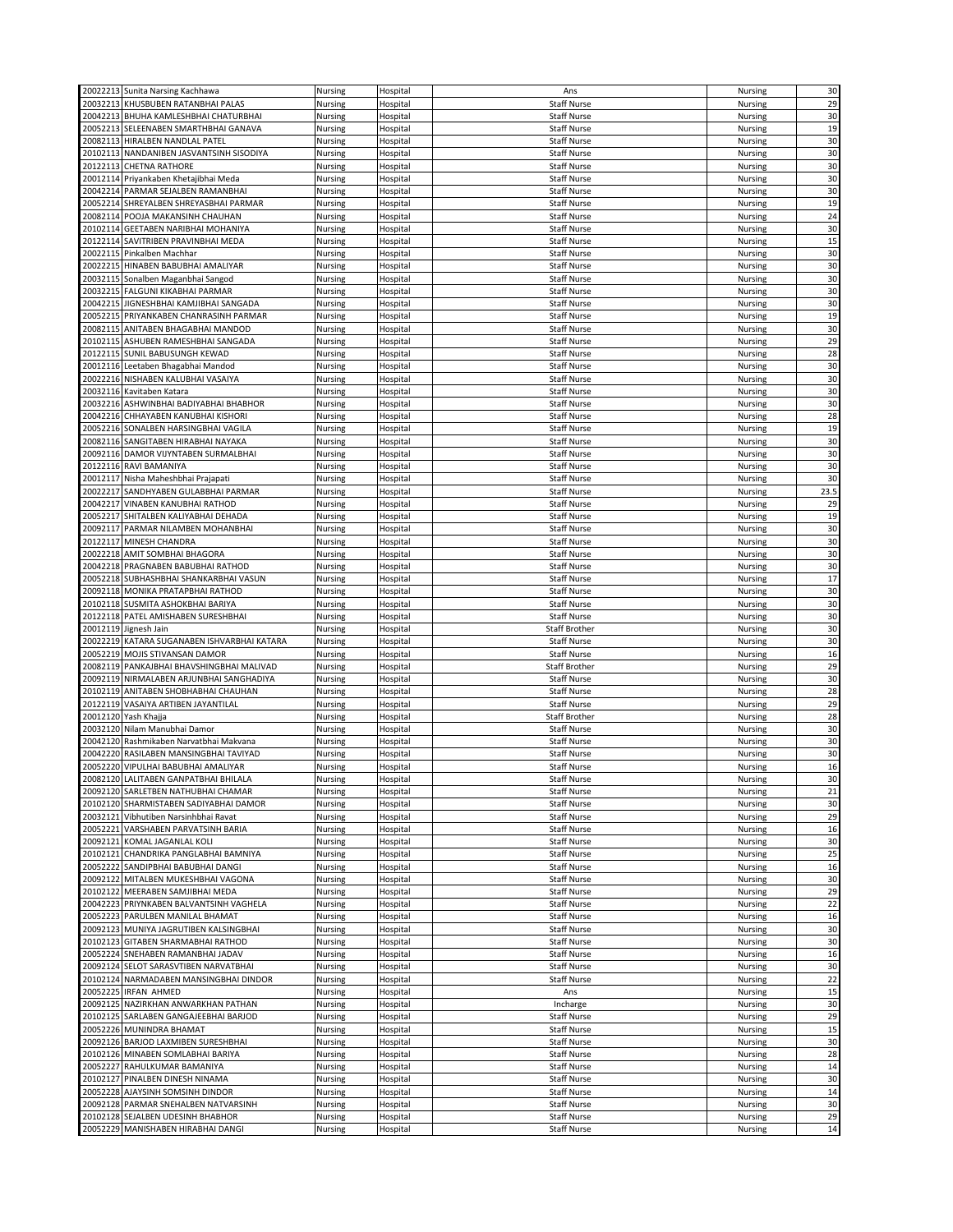|          | 20092129 SADHU DIVYABEN AJAYKUMAR                                                |                    |                      | <b>Staff Nurse</b>                       |                                |                         |
|----------|----------------------------------------------------------------------------------|--------------------|----------------------|------------------------------------------|--------------------------------|-------------------------|
|          |                                                                                  | Nursing            | Hospital             |                                          | Nursing                        | 30                      |
|          | 20102129 RINKALBEN RATANSINH BHABHOR                                             | Nursing            | Hospital             | <b>Staff Nurse</b>                       | Nursing                        | 30                      |
|          | 20052230 ARTIBEN RAMESHBHAI SANGADA                                              | Nursing            | Hospital             | <b>Staff Nurse</b>                       | Nursing                        | 14                      |
|          | 20092130 MORI DIVYABEN RAMUBHAI                                                  | Nursing            |                      | <b>Staff Nurse</b>                       | Nursing                        | 29                      |
|          |                                                                                  |                    | Hospital             |                                          |                                |                         |
|          | 20102130 JIGNASABEN PRAVINBHAI BHABHOR                                           | Nursing            | Hospital             | <b>Staff Nurse</b>                       | Nursing                        | 30                      |
|          | 20052231 BHAVIKABEN BHIMSINHBHAI DAMOR                                           | Nursing            | Hospital             | <b>Staff Nurse</b>                       | Nursing                        | 12                      |
|          | 20092131 KATHOTA KOMALBEN MANOJKUMAR                                             | Nursing            | Hospital             | <b>Staff Nurse</b>                       | Nursing                        | 30                      |
|          |                                                                                  |                    |                      |                                          |                                |                         |
| 20102131 | PUSHPABEN PARTHIBHAI BAMANYA                                                     | Nursing            | Hospital             | <b>Staff Nurse</b>                       | Nursing                        | 22                      |
|          | 20052232 LATAKUMARI VIRSINGBHAI VADERA                                           | Nursing            | Hospital             | <b>Staff Nurse</b>                       | Nursing                        | 13                      |
|          | 20092132 LABANA DHARMISHTABEN AKSHAYKUMAR                                        | Nursing            | Hospital             | <b>Staff Nurse</b>                       | Nursing                        | 30                      |
|          |                                                                                  |                    |                      |                                          |                                | 29                      |
|          | 20102132 Jagrutiben Jugalkumar Bilvar                                            | Nursing            | Hospital             | <b>Staff Nurse</b>                       | Nursing                        |                         |
|          | 20052233 NIMISHABEN DIPSINH VADERA                                               | Nursing            | Hospital             | <b>Staff Nurse</b>                       | Nursing                        | 12                      |
|          | 20052234 JOSHNABEN DALUBHAI PARMAR                                               | Nursing            | Hospital             | <b>Staff Nurse</b>                       | <b>Nursing</b>                 | 12                      |
|          | 20102134 Bhagwati Ramesh Chandra Maurya                                          | Nursing            | Hospital             | <b>Staff Nurse</b>                       | Nursing                        | 30                      |
|          |                                                                                  |                    |                      |                                          |                                |                         |
|          | 20052235 ASHABEN RATHVA                                                          | Nursing            | Hospital             | <b>Staff Nurse</b>                       | Nursing                        | 10                      |
|          | 20102135 YOGESHWARIBEN SOMABHAI JADAV                                            | Nursing            | Hospital             | <b>Staff Nurse</b>                       | Nursing                        | 30                      |
|          | 20052236 VASANT KUMAR BHURIYA                                                    | Nursing            | Hospital             | <b>Staff Nurse</b>                       | Nursing                        | 10                      |
|          |                                                                                  |                    |                      |                                          |                                |                         |
|          | 20052238 DHAVALKUMAR KANUBHAI NALVAYA                                            | Nursing            | Hospital             | <b>Staff Nurse</b>                       | Nursing                        | 9                       |
|          | 20052239 ANILABEN MAJUBHAI MALIVAD                                               | Nursing            | Hospital             | <b>Staff Nurse</b>                       | Nursing                        | 8                       |
|          | 20052240 ROSHANIBEN VAGHAJIBHAI MEDA                                             | Nursing            | Hospital             | <b>Staff Nurse</b>                       | Nursing                        | 8                       |
|          |                                                                                  |                    |                      |                                          |                                |                         |
|          | 20052241 DEEPAK CHAUBISA                                                         | Nursing            | Hospital             | Ans                                      | Nursing                        | 8                       |
|          | 20052242 SARJANBEN GEMALBHAI PARMAR                                              | Nursing            | Hospital             | <b>Staff Nurse</b>                       | Nursing                        | 5                       |
|          | 20052243 PARESHBHAI RAMCHANDBHAI PARMAR                                          | Nursing            | Hospital             | <b>Staff Nurse</b>                       | Nursing                        | 5                       |
|          |                                                                                  |                    |                      |                                          |                                |                         |
|          | 20052244 PAYALBEN JAYESHBHAI GELHOR                                              | Nursing            | Hospital             | <b>Staff Nurse</b>                       | Nursing                        | 3                       |
|          | 20052245 ANITA VASUNIYA                                                          | Nursing            | Hospital             | <b>Staff Nurse</b>                       | Nursing                        | $\overline{\mathbf{3}}$ |
|          | 20051802 Surendra Acharya                                                        | Nursing            | Hospital             | Nursing Sup.                             | Nursing                        | 30                      |
| 20051901 | Rakesh Machhar                                                                   | Nursing            | Hospital             | <b>Night Superviser</b>                  | Nursing                        | 30                      |
|          |                                                                                  |                    |                      |                                          |                                |                         |
|          | 20111706 Jaymini Mohanlal Joshi                                                  | Nursing            | Hospital             | <b>MATRON</b>                            | Nursing                        | 30                      |
|          | 20072101 ROHIT YADAV                                                             | Nursing            | Hospital             | <b>Staff Brother</b>                     | O.T.                           | 29.5                    |
| 20052207 | BHAVESH KUMAR JOSHI                                                              | Nursing            | Hospital             | <b>Staff Nurse</b>                       | 0.T.                           | 20                      |
|          |                                                                                  |                    |                      |                                          |                                |                         |
| 20042222 | SURIYA DENNI SUJA                                                                | Nursing            | Hospital             | Incharge                                 | O.T.                           | 30                      |
|          | 20061804 Baria Arpit                                                             | Nursing            | Hospital             | <b>Staff Nurse</b>                       | O.T.                           | 30                      |
|          | 20092104 BHURIYA NAMRATABEN CHHAGANBHAI                                          | Nursing            | Hospital             | <b>Staff Nurse</b>                       | Obgy                           | 30                      |
|          |                                                                                  |                    |                      |                                          |                                |                         |
|          | 20041901 Ashmita Saburbhai Muniya                                                | Nursing            | Hospital             | <b>Staff Nurse</b>                       | Obgy                           | 30                      |
|          | 20041908 Varshaben Parmar                                                        | Nursing            | Hospital             | <b>Staff Nurse</b>                       | Obgy                           | 30                      |
|          | 20061910 Chaitaliben Sureshbhai Ninama                                           | Nursing            | Hospital             | <b>Staff Nurse</b>                       | Obgy                           | 30                      |
|          |                                                                                  |                    |                      |                                          |                                |                         |
| 20061911 | Durgaben Virsingbhai Rathod                                                      | Nursing            | Hospital             | <b>Staff Nurse</b>                       | Obgy                           | 30                      |
|          | 20061915 Dharmisthaben Rameshbhai Tadavi                                         | Nursing            | Hospital             | <b>Staff Nurse</b>                       | Obgy                           | 30                      |
|          | 20061916 Anjanaben Rumalsinh Muniya                                              | Nursing            | Hospital             | <b>Staff Nurse</b>                       | Obgy                           | 29                      |
|          |                                                                                  |                    |                      |                                          |                                | 30                      |
|          | 20072007 Prasun Labana                                                           | Nursing            | Hospital             | <b>Staff Nurse</b>                       | Obgy                           |                         |
|          | 20072037 Sonal K Vala                                                            | Nursing            | Hospital             | <b>Staff Nurse</b>                       | Obgy                           | 30                      |
|          | 20012112 Lilaben Badubhai Bhabhor                                                | Nursing            | Hospital             | <b>Staff Nurse</b>                       | OPD                            | 30                      |
|          | 20051904 Daxa Jadav                                                              | Nursing            | Hospital             | <b>Staff Nurse</b>                       | Opd                            | 30                      |
|          |                                                                                  |                    |                      |                                          |                                |                         |
|          | 20111703 Alkesh Garvarbhai Labana                                                | Nursing            | Hospital             | <b>Staff Nurse</b>                       | Ortho O.T.                     | 30                      |
|          | 20012008 Bhumi Vinodbhai Bhabhor                                                 | Nursing            | Hospital             | <b>Staff Nurse</b>                       | Ortho Ward                     | 29                      |
| 20071807 | <b>Hetal Baria</b>                                                               | Nursing            | Hospital             | <b>Staff Nurse</b>                       | Ortho Ward                     | 27                      |
|          |                                                                                  |                    |                      |                                          |                                |                         |
|          | 20092008 Darshanaben Parsottambhai Damor                                         | Nursing            | Hospital             | <b>Staff Nurse</b>                       | Ortho Ward                     | 30                      |
|          | 20111701 Megha Gohil                                                             | Nursing            | Hospital             | <b>Staff Nurse</b>                       | Ortho Ward                     | 30                      |
|          | 20122106 NILESH KUMAR PARMAR                                                     | Nursing            | Hospital             | Incharge                                 | Orthopedics                    | 30                      |
|          | 20051905 Aailesh Mohaniya                                                        | Nursing            | Hospital             | <b>Staff Nurse</b>                       | Ot                             | 29                      |
|          |                                                                                  |                    |                      |                                          |                                |                         |
|          | 20051906 Tejas Baria                                                             | Nursing            | Hospital             | <b>Staff Nurse</b>                       | Ot                             | 30                      |
|          | 20111709 Denish David                                                            | Nursing            | Hospital             | <b>Staff Nurse</b>                       | Ot                             | 30                      |
|          | 20011903 Divya Parmar                                                            | Nursing            | Hospital             | <b>Staff Nurse</b>                       | Otr                            | 29                      |
|          |                                                                                  |                    |                      |                                          |                                |                         |
|          | 20061907 Reema Ashitosh Kapoor                                                   | Nursing            | Hospital             | <b>Staff Nurse</b>                       | Otr                            | 30                      |
|          | 20071902 Seemaben Girvatbhai Dodiyar                                             | Nursing            | Hospital             | <b>Staff Nurse</b>                       |                                | 30                      |
|          | 20081905 Savitaben Khumanbhai Sangada                                            | Nursing            |                      |                                          | Otr                            |                         |
|          |                                                                                  |                    |                      |                                          | Otr                            | 30                      |
|          |                                                                                  |                    | Hospital             | <b>Staff Nurse</b>                       |                                |                         |
|          | 20092002 Manishaben Kadkiyabhai Bhabhor                                          | Nursing            | Hospital             | <b>Staff Nurse</b>                       | Otr                            | 30                      |
|          | 20032113 Lileshwariben Dindor                                                    | Nursing            | Hospital             | <b>Staff Nurse</b>                       | Peadiatric Ward                | 28                      |
|          | 20012007 Pinalben Rupsinh Rathod                                                 | Nursing            | Hospital             | <b>Staff Nurse</b>                       | Peadiatric Ward                | 30                      |
|          |                                                                                  |                    |                      |                                          |                                |                         |
|          | 20022015 Kajalben Amitbhai Pargi                                                 | Nursing            | Hospital             | <b>Staff Nurse</b>                       | Peadiatric Ward                | 30                      |
|          | 20022016 Kristina Pachaya                                                        | Nursing            | Hospital             | <b>Staff Nurse</b>                       | Peadiatric Ward                | 30                      |
|          | 20071901 Ushaben Harsingbhai Bhuriya                                             | Nursing            | Hospital             | <b>Staff Nurse</b>                       | Peadiatric Ward                | 27                      |
|          |                                                                                  |                    |                      |                                          |                                |                         |
|          | 20081910 Rinaben Vankare                                                         | Nursing            | Hospital             | <b>Staff Nurse</b>                       | Peadiatric Ward                | 30                      |
|          | 20091904 Nishaben Himchandbhai Damor                                             | Nursing            | Hospital             | <b>Staff Nurse</b>                       | Peadiatric Ward                | 29                      |
|          | 20102001 Sumit Dangar                                                            | Nursing            | Hospital             | <b>Staff Nurse</b>                       | Peadiatric Ward                | 30                      |
|          | 20102007 Parulben Ranjitsinh Ganava                                              | Nursing            | Hospital             | <b>Staff Nurse</b>                       | Peadiatric Ward                | 29                      |
|          |                                                                                  |                    |                      |                                          |                                |                         |
|          | 20021901 Anil Kumar                                                              | Nursing            | Hospital             | Incharge                                 | Pediatric                      | 30                      |
|          | 20022019 Sapna Pachaha                                                           | Nursing            | Hospital             | <b>Staff Nurse</b>                       | Pediatric                      | 28                      |
|          | 20111707 Usha Parmar                                                             | Nursing            | Hospital             | Incharge                                 | Pediatric                      | 30                      |
|          |                                                                                  |                    |                      |                                          |                                |                         |
|          | 20121809 Kajal Babubhai Baria                                                    | Nursing            | Hospital             | <b>Staff Nurse</b>                       | Pediatric                      | 30                      |
|          | 20042008 Kamlaben Rameshbhai Rathod                                              | Nursing            | Hospital             | <b>Staff Nurse</b>                       | Pidia                          | 30                      |
|          | 20122006 Sunita Pachaha                                                          | Nursing            | Hospital             | <b>Staff Nurse</b>                       | Surgery                        | 30                      |
|          |                                                                                  |                    |                      |                                          |                                |                         |
|          | 20042003 Surekhaben Savsingbhai Parmar                                           | Nursing            | Hospital             | Staff Nurse                              | Surgery                        | 30                      |
|          | 20072005 Vaishaliben Makvana                                                     | Nursing            | Hospital             | <b>Staff Nurse</b>                       | Surgery                        | 30                      |
|          | 20072010 Anitaben Sardarsinh Kamol                                               | Nursing            | Hospital             | <b>Staff Nurse</b>                       | Surgery                        | 30                      |
|          |                                                                                  |                    |                      |                                          |                                |                         |
|          | 20072030 Jaydipsinh Rajeshbhai Charpot                                           | Nursing            | Hospital             | Staff Nurse                              | Surgery                        | 30                      |
|          | 20032105 Kajalben Himsinh Parmar                                                 | Nursing            | Hospital             | <b>Staff Nurse</b>                       | Surgical                       | 30                      |
|          | 20032108 Sonalben Lalchandbhai Bhedi                                             | Nursing            | Hospital             | <b>Staff Nurse</b>                       | Surgical                       | 27                      |
|          | 20051910 Minaben Bachubhai Baria                                                 | Nursing            | Hospital             | Staff Nurse                              | Surgical Opd                   | 30                      |
|          |                                                                                  |                    |                      |                                          |                                |                         |
|          | 20092108 PARMAR HEENABEN                                                         | Nursing            | Hospital             | <b>Staff Nurse</b>                       | Surgical Ward                  | 27                      |
|          | 20012012 Payalben Makvana                                                        | Nursing            | Hospital             | <b>Staff Nurse</b>                       | Surgical Ward                  | 30                      |
|          | 20021902 Sarita Nisarta                                                          | Nursing            | Hospital             | <b>Staff Nurse</b>                       | Surgical Ward                  | 30                      |
|          |                                                                                  |                    |                      |                                          |                                |                         |
|          | 20022005 Shilpaben Chandrasinh Baria<br>20022007 Rajeshbhai Ramsingbhai Vahoniya | Nursing<br>Nursing | Hospital<br>Hospital | <b>Staff Nurse</b><br><b>Staff Nurse</b> | Surgical Ward<br>Surgical Ward | 30<br>30                |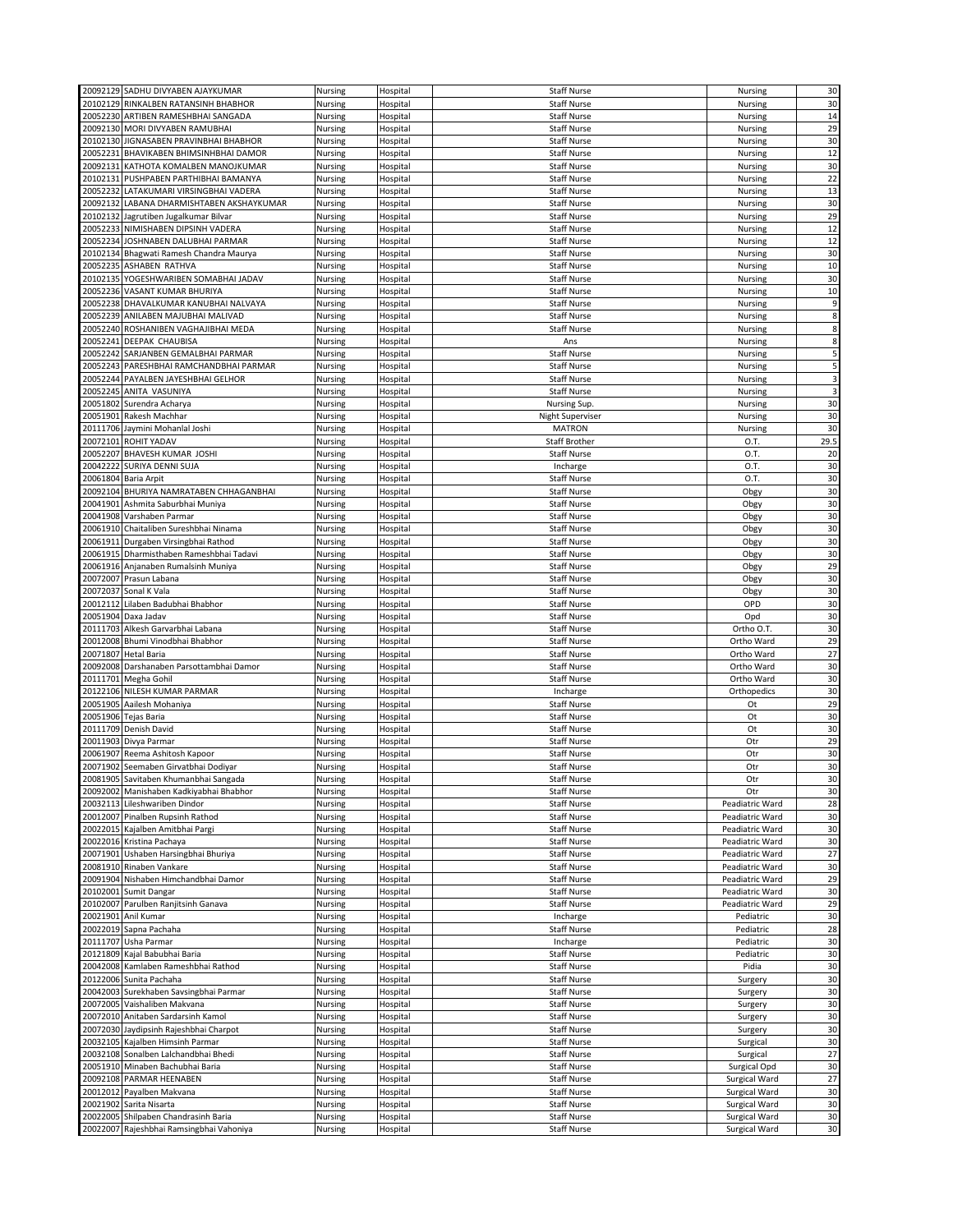|          | 20022011 Truptiben Mangubhai Bhabhor                                        | Nursing                    | Hospital             | <b>Staff Nurse</b>                         | Surgical Ward                    | 30           |
|----------|-----------------------------------------------------------------------------|----------------------------|----------------------|--------------------------------------------|----------------------------------|--------------|
|          |                                                                             |                            |                      |                                            |                                  |              |
|          | 20032010 Vanitaben Malsingbhai Bhabhor                                      | Nursing                    | Hospital             | <b>Staff Nurse</b>                         | Surgical Ward                    | 30           |
|          | 20041902 Varshaben Manubhai Damor                                           | Nursing                    | Hospital             | <b>Staff Nurse</b>                         | Surgical Ward                    | 30           |
|          | 20041905 Priyanka Bhunatar                                                  | Nursing                    | Hospital             | <b>Staff Nurse</b>                         | Surgical Ward                    | 30           |
|          | 20052003 Radhaben Vasava                                                    | Nursing                    | Hospital             | <b>Staff Nurse</b>                         | Surgical Ward                    | 30           |
|          | 20062007 Bhavnaben Ramanbhai Taviyad                                        | Nursing                    | Hospital             | <b>Staff Nurse</b>                         | Surgical Ward                    | 27           |
|          | 20071803 Kirti Chamar                                                       | Nursing                    | Hospital             | Incharge                                   | Surgical Ward                    | 30           |
|          | 20071804 Aaradhna Mal                                                       | Nursing                    | Hospital             | <b>Staff Nurse</b>                         | Surgical Ward                    | 30           |
|          |                                                                             |                            |                      |                                            |                                  | 29           |
|          | 20041907 Netalben Pratapbhai Parmar                                         | Nursing                    | Hospital             | <b>Staff Nurse</b>                         | X-Ray                            |              |
|          | 20051907 Jayshree Naranbhai Jadav                                           | Nursing                    | Hospital             | <b>Staff Nurse</b>                         | X-Ray                            | 30           |
|          | 30092105 GAURAV KRISHNAGOPAL SOLANKI                                        | NonTeaching                | College              | Computer Operator                          | <b>ACADEMICS</b>                 | 30           |
|          | 30111704 Gaurav Pathak                                                      | NonTeaching                | College              | <b>Accounts Assistant</b>                  | Accounts                         | 30           |
|          | 30121701 Jignesh Lalsing Jadav                                              | NonTeaching                | College              | Jr Accountant                              | Accounts                         | 30           |
|          | 30122006 Dhwani Shah                                                        | NonTeaching                | College              | Company Secretary                          | Accounts                         | 30           |
| 30041901 | Pradipsinh H. Zad                                                           | NonTeaching                | College              | Executive                                  | Administration                   | 30           |
|          | 30071806 Kishor G. Solanki                                                  | NonTeaching                | College              | Computer Operator                          | Administration                   | 30           |
|          |                                                                             |                            |                      |                                            |                                  |              |
|          | 30111705 Hetal Rav                                                          | NonTeaching                | College              | Senior Manager                             | Administration                   | 30           |
|          | 30111706 Dharmendrasinh Rathod                                              | NonTeaching                | College              | Office Assistant                           | Administration                   | 30           |
|          | 30111707 Nitinkumar Parvatsinh Solanki                                      | NonTeaching                | College              | Office Assistant                           | Administration                   | 30           |
|          | 30021912 Gopalbhai Shah                                                     | NonTeaching                | College              | Office Assistant                           | Anatomy                          | 30           |
|          | 30021910 Kajal S. Yadav                                                     | NonTeaching                | College              | Office Assistant                           | Biochemistry                     | 29           |
|          | 30081817 Pratik Damor                                                       | NonTeaching                | College              | Assistant Lab Technician                   | Biochemistry                     | 30           |
|          | 30081821 Ravi Rathva                                                        | NonTeaching                | College              | Lab Technician                             | Biochemistry                     | 30           |
|          | 30082101 ABHISHEK TARKESHWAR PANDEY                                         | NonTeaching                | College              | <b>Hostel Supervisor</b>                   | <b>Boys Hostel</b>               | 30           |
|          | 30092101 DHAVALKUMAR JAGDISHBHAI NAGHORA                                    |                            |                      |                                            |                                  | 30           |
|          |                                                                             | NonTeaching                | College              | Assistant Hostel Supervisor                | <b>Boys Hostel</b>               |              |
|          | 30082109 RAKESH VIRABHAI PARAMAR                                            | NonTeaching                | College              | Assistant Hostel Supervisor                | <b>Boys Hostel</b>               | 30           |
|          | 30081818 Dilip M Mavi                                                       | NonTeaching                | College              | Office Assistant                           | Central Library                  | 30           |
|          | 30081819 Pintu Sangada                                                      | NonTeaching                | College              | Office Assistant                           | Central Library                  | 30           |
|          | 30091801 Jayprakash Patel                                                   | NonTeaching                | College              | Store Incharge                             | <b>Central Store</b>             | 30           |
|          | 30032105 Hussain Kachhiya Mustansir                                         | NonTeaching                | College              | Maintenance Engineer                       | Civil & Maintenance              | 28.5         |
| 30022202 | SADHANA MEDA                                                                | NonTeaching                | College              | <b>Medical Social Worker</b>               | <b>Community Medicine</b>        | 29.5         |
| 30021907 | Bansikumar M. Rathod                                                        | NonTeaching                | College              | <b>Medical Social Worker</b>               | <b>Community Medicine</b>        | 29           |
|          | 30032001 Deepak Sharma                                                      | NonTeaching                | College              | Office Assistant                           | <b>Community Medicine</b>        | 30           |
|          |                                                                             |                            |                      |                                            |                                  |              |
|          | 30091902 Sandip Meda                                                        | NonTeaching                | College              | Medical Social Worker                      | <b>Community Medicine</b>        | 30           |
|          | 30091903 Shailesh K Kishori                                                 | NonTeaching                | College              | Medical Social Worker                      | <b>Community Medicine</b>        | 30           |
|          | 30111802 Anilbhai R. Ganava                                                 | NonTeaching                | College              | <b>Medical Social Worker</b>               | <b>Community Medicine</b>        | 29.5         |
| 30012202 | AVATARSINH KANUBHAI RATHOD                                                  | NonTeaching                | College              | Helper                                     | Electrical                       | 30           |
|          | 30012204 PRAKASHBHAI BHURIYA                                                | NonTeaching                | College              | <b>Assistant Electrician</b>               | Electrical                       | 30           |
|          | 30032005 Ketan Shah                                                         | NonTeaching                | College              | Supervisor                                 | Electrical                       | 30           |
| 30072102 | SANDEEP DINESHBHAI JOSHI                                                    | NonTeaching                | College              | Junior Executive                           | Finance & Accounts               | 30           |
|          | 30081901 Arjunbhai Damor                                                    | NonTeaching                | College              | Office Assistant                           | <b>Forensic Department</b>       | 30           |
|          |                                                                             |                            | College              | <b>Hostel Supervisor</b>                   | Girls Hostel                     | 30           |
|          | 30022201 SUBHAGINI SHIVPRAKASH KSHATRIYA                                    | NonTeaching                |                      |                                            |                                  |              |
|          |                                                                             |                            |                      |                                            |                                  |              |
| 30072001 | Heena Baria                                                                 | NonTeaching                | College              | <b>Hostel Supervisor</b>                   | <b>Girls Hostel</b>              | 30           |
|          | 30081902 Daxa Ninama                                                        | NonTeaching                | College              | <b>Hostel Supervisor</b>                   | <b>Girls Hostel</b>              | 30           |
|          | 30111801 Manishaben Dharmendrasinh Rathod                                   | NonTeaching                | College              | <b>Hostel Supervisor</b>                   | <b>Girls Hostel</b>              | 30           |
|          | 30112006 Sarijini Mali                                                      | NonTeaching                | College              | <b>Hostel Supervisor</b>                   | Girls Hostel                     | 30           |
|          |                                                                             |                            |                      |                                            |                                  |              |
|          | 30081823 Mayur Jagdishbhai Parmar                                           | NonTeaching                | College              | Guest House Incharge                       | <b>Guest House</b>               | 30           |
|          | 30071903 Bakorsing Palas                                                    | NonTeaching                | College              | Warden In Night Shift                      | Hostel                           | 30           |
|          | 30121903 Meghana Solanki                                                    | NonTeaching                | College              | Senior Executive                           | Human Resource                   | 30           |
|          | 30071801 Yogendra Patel                                                     | NonTeaching                | College              | Hardware & Network Engineer                | IT                               | 30           |
|          | 30011901 Vishal Verma                                                       | NonTeaching                | College              | Librarian                                  | Library                          | 30           |
|          | 30111803 Ashwini Rajpal                                                     | NonTeaching                | College              | Librarian                                  | Library                          | 30           |
|          | 30031904 Makansinh Bamaniya                                                 | NonTeaching                | College              | Carpenter                                  | Maintenance                      | 30           |
|          | 30051901 Pankaj Ganava                                                      | NonTeaching                | College              | S.T.P Plant Operator                       | Maintenance                      | 30           |
|          | 30051904 Amit Ramsing Naiya                                                 | NonTeaching                | College              | S.T.P Plant Operator                       | Maintenance                      | 30           |
|          | 30061905 Dinesh Kanubhai Katija                                             |                            |                      |                                            |                                  | 30           |
|          | 30081807 Niteshkumar Parmar                                                 | NonTeaching<br>NonTeaching | College<br>College   | S.T.P Plant Operator<br>Electrician        | Maintenance<br>Maintenance       | 30           |
|          |                                                                             |                            |                      | Plumber                                    |                                  |              |
|          | 30081810 Chandu Baria                                                       | NonTeaching                | College              |                                            | Maintenance                      | 30           |
|          | 30071902 Anil Jadav                                                         | NonTeaching                | College              | Office Assistant                           | Microbiology                     | 30           |
|          | 30081806 Heena Parmar                                                       | NonTeaching                | College              | Lab Technician                             | Microbiology                     | 30           |
|          | 30112007 Avesh Malek                                                        | NonTeaching                | College              | Assistant Lab Technician                   | Microbiology                     | 29           |
|          | 30081904 Parvatsinh Virsinh Parmar                                          | NonTeaching                | College              | Office Assistant                           | Pathology                        | 30           |
|          | 30081911 Prabhatbhai J. Vanzara                                             | NonTeaching                | College              | Assistant Lab Technician                   | Pathology                        | 30           |
|          | 30022003 Harshvardhan Yadav                                                 | NonTeaching                | College              | Office Assistant                           | Pharmacology                     | 30           |
|          | 30121803 Dineshbhai Shakkariybhai Devda                                     | NonTeaching                | College              | <b>Physical Training Instructor</b>        | <b>Physical Training</b>         | 30           |
|          | 30021911 Vidhi A. Modhiya                                                   | NonTeaching                |                      | Office Assistant                           | Physiology                       | 30           |
|          |                                                                             |                            | College              |                                            |                                  |              |
|          | 30081816 Mehul Parmar                                                       | NonTeaching                | College              | Assistant Lab Technician                   | Physiology                       | 30           |
|          | 30081820 Ajay Rathva                                                        | NonTeaching                | College              | Lab Technician                             | Physiology                       | 30           |
|          | 30122104 MAYUR NARENDRAKUMAR PATHAK                                         | NonTeaching                | College              | Clerk                                      | <b>Student Section</b>           | 29.5         |
|          | 30122101 BHABHOR KIRITKUMAR SAMANTBHAI                                      | NonTeaching                | Hospital             | Sanitary Inspector                         | ADMIN                            | 30           |
|          | 30092103 RAULJI MANHOTRA                                                    | NonTeaching                | Hospital             | Executive                                  | <b>ADMIN</b>                     | 30           |
|          | 30122103 AJAYKUMAR BHARATBHAI KHAPED                                        | NonTeaching                | Hospital             | <b>Telecom Operator</b>                    | ADMIN                            | 30           |
|          | 30012002 Mayur Torne                                                        | NonTeaching                | Hospital             | Jr Administrator                           | Administration                   | 30           |
| 30031802 | Vinod Panchal                                                               | NonTeaching                | Hospital             | Night Superviser                           | Administration                   | 30           |
|          | 30042002 Prachi Parikh                                                      | NonTeaching                | Hospital             | Office Assistant                           | Administration                   | 30           |
|          | 30061804 Dipak Baria                                                        | NonTeaching                | Hospital             | H.K. Sup.                                  | Administration                   | 29           |
|          |                                                                             |                            |                      |                                            |                                  |              |
|          | 30061807 Pina Katara                                                        | NonTeaching                | Hospital             | Pro                                        | Administration                   | 30           |
|          | 30071804 Murtuza Challawala                                                 | NonTeaching                | Hospital             | Electrical Sup.                            | Administration                   | 30           |
|          | 30081802 Alkesh Bhabhor                                                     | NonTeaching                | Hospital             | <b>Night Superviser</b>                    | Administration                   | 30           |
|          | 30081808 Rajendrakumar V Vankar                                             | NonTeaching                | Hospital             | Recording & Night Sup.                     | Administration                   | 29           |
|          | 30081814 Amrut. V. Vankar                                                   | NonTeaching                | Hospital             | Computer Operator                          | Administration                   | 30           |
|          | 30091701 Shankarlal Kanubhai Baria                                          | NonTeaching                | Hospital             | H.K. Sup.                                  | Administration                   | 30           |
|          | 30091703 Chiragbhai Ochchhavlal Pandya<br>30101703 Prakash Arvindbhai Patel | NonTeaching<br>NonTeaching | Hospital<br>Hospital | Hk & Maintenance Supervisor<br>Gen Manager | Administration<br>Administration | 30<br>$30\,$ |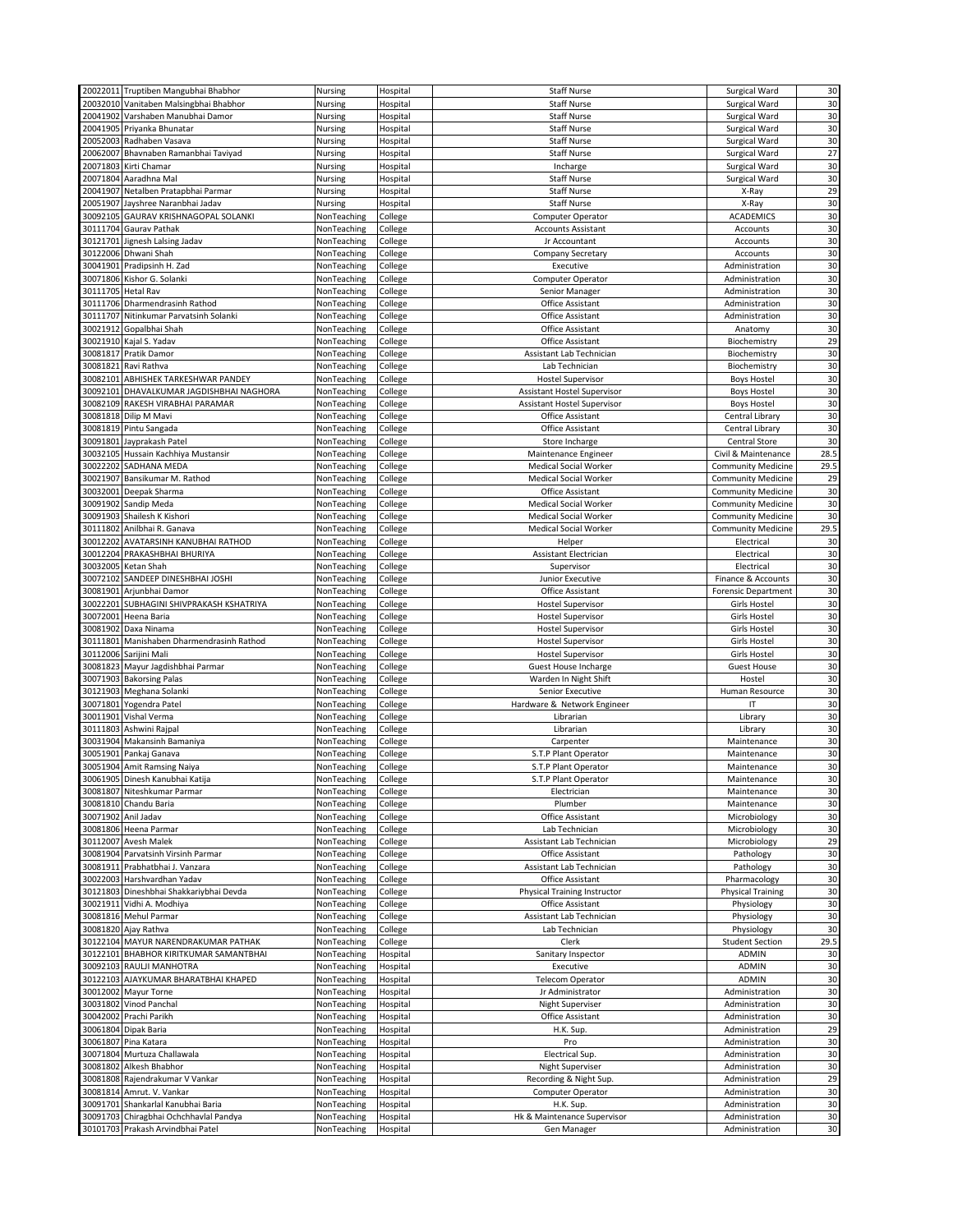|          | 30111701 Vishalkumar Umakantbhai Patel             | NonTeaching                | Hospital             | Jr Administrator             | Administration       | 30       |
|----------|----------------------------------------------------|----------------------------|----------------------|------------------------------|----------------------|----------|
| 30121703 |                                                    | NonTeaching                |                      |                              |                      |          |
|          | Rajendrasinh Parmar                                |                            | Hospital             | Jr Administrator             | Administration       | 30       |
|          | 30121706 Jigar Bhoite                              | NonTeaching                | Hospital             | Jr Administrator             | Administration       | 30       |
|          | 30092106 NITINKUMAR KANTIBHAI MACHHAR              | NonTeaching                | Hospital             | Assistant Lab Technician     | Biochemistry         | 30       |
|          | 30121707 Krishna Muniya                            | NonTeaching                | Hospital             | Lab Technician               | Biochemistry         | 29.5     |
|          | 30021904 Vijay Bhabhor                             | NonTeaching                | Hospital             | Lab Technician               | <b>Bio-Chemistry</b> | 30       |
|          |                                                    |                            |                      |                              |                      |          |
|          | 30021905 Mansi Purohit                             | NonTeaching                | Hospital             | Lab Technician               | <b>Bio-Chemistry</b> | 30       |
|          | 30051906 Pritesh Devda                             | NonTeaching                | Hospital             | Lab Technician               | <b>Bio-Chemistry</b> | 30       |
|          | 30081815 Hiren.S Damor                             | NonTeaching                | Hospital             | Lab Technician               | <b>Bio-Chemistry</b> | 30       |
|          | 30081908 Sanjaykumar Vaghjibhai Bhabhor            | NonTeaching                | Hospital             | Lab Technician               | <b>Bio-Chemistry</b> | 26       |
|          | 30111901 Shivanand Giri                            | NonTeaching                | Hospital             | Lab Technician               | <b>Bio-Chemistry</b> | 30       |
|          |                                                    |                            |                      |                              |                      |          |
|          | 30052101 Aniket Rajendrakumar Parmar               | NonTeaching                | Hospital             | <b>Biomedical Engineer</b>   | <b>Bio-Medical</b>   | 30       |
|          | 30101704 Malav Bhavsar                             | NonTeaching                | Hospital             | <b>Biomedical Engineer</b>   | <b>Bio-Medical</b>   | 30       |
|          | 30051905 Rutvik Chavda                             | NonTeaching                | Hospital             | Lab Technician               | <b>Blood Bank</b>    | 30       |
|          | 30061803 Hiral K. Solanki                          | NonTeaching                | Hospital             | Computer Operator            | <b>Blood Bank</b>    | 30       |
|          |                                                    |                            |                      |                              |                      |          |
|          | 30071901 Sejal Parmar                              | NonTeaching                | Hospital             | Technician                   | <b>Blood Bank</b>    | 30       |
| 30081803 | Gaurav D. Jatwa                                    | NonTeaching                | Hospital             | Lab Technician               | <b>Blood Bank</b>    | 30       |
|          | 30091901 Kausikbhai Vankar                         | NonTeaching                | Hospital             | Lab Technician               | <b>Blood Bank</b>    | 30       |
|          | 30111712 Kiran Goswami                             | NonTeaching                | Hospital             | Asst Manager                 | <b>Blood Bank</b>    | 30       |
|          |                                                    |                            |                      |                              | <b>Blood Bank</b>    | 30       |
|          | 30121704 Soma Rathva                               | NonTeaching                | Hospital             | Technician                   |                      |          |
|          | 30121904 Parth Tursinh Amliyar                     | NonTeaching                | Hospital             | <b>Blood Bank Techinican</b> | <b>Blood Bank</b>    | 30       |
|          | 30082103 BARIA MITESHKUMAR                         | NonTeaching                | Hospital             | Clinical Assistant           | Casualty             | 30       |
|          | 30091702 Vijay Ramsing Parmar                      | NonTeaching                | Hospital             | Clerk                        | Central Store        | 30       |
|          | 30111702 Ketankumar Narhariprasad Bhatt            | NonTeaching                | Hospital             | Store Incharge               | Central Store        | 30       |
|          |                                                    |                            |                      |                              |                      |          |
|          | 30022101 Dayashankar Prasad                        | NonTeaching                | Hospital             | Cssd Technician              | Cssd                 | 30       |
|          | 30022004 Shaileshkumar Thakur                      | NonTeaching                | Hospital             | Cssd Incharge                | Cssd                 | 30       |
| 30032003 | Vinaykumar Thakur                                  | NonTeaching                | Hospital             | Assistant                    | Cssd                 | 30       |
|          | 30111904 Harisinh Gopalbhai Parmar                 | NonTeaching                | Hospital             | Ct Scan & Mri Technician     | Ct Scan & Mri        | 28       |
|          |                                                    |                            |                      |                              |                      |          |
|          | 30092102 MAVI SUNILBHAI SUKLABHAI                  | NonTeaching                | Hospital             | Fire Assistant               | Fire And Sefty       | 24       |
| 30102002 | Vijaybhai Rameshbhai Senva                         | NonTeaching                | Hospital             | Fire Exc                     | Fire And Sefty       | 30       |
| 30091707 | Mahesh Pithaya                                     | NonTeaching                | Hospital             | Sweeper                      | General Ot           | 28       |
|          | 30011904 Manjulaben Makanbhai Damor                | NonTeaching                | Hospital             | Opd                          | Gynec Ward           | 30       |
|          |                                                    |                            |                      |                              |                      |          |
|          | 30012201 ZAINAB SAFDARBHAI NALAWALA                | NonTeaching                | Hospital             | Man. Trainee                 | Human Resource       | 30       |
|          | 30061805 Dvijesh Pareshbhai Bhatt                  | NonTeaching                | Hospital             | Hr Assistant                 | Human Resource       | 30       |
|          | 30121702 Jugal Chiragbhai Pandya                   | NonTeaching                | Hospital             | Hr Assistant                 | Human Resource       | 30       |
|          | 30121801 Karankumar Gopalbhai Shah                 | NonTeaching                | Hospital             | Senior Manager               | Human Resource       | 30       |
|          |                                                    |                            |                      |                              |                      |          |
| 30111713 | Gaurang B. Patel                                   | NonTeaching                | Hospital             | System Manager               | It & Systems         | 30       |
|          | 30122102 KHARADI BABUBHAI                          | NonTeaching                | Hospital             | S.T.P Plant Operator         | Maintenance          | 30       |
| 30021801 | Gajendra Yadav                                     | NonTeaching                | Hospital             | Carpenter                    | Maintenance          | 28       |
|          | 30022005 Dilipkumar Nanjibhai Rathod               | NonTeaching                | Hospital             | Electrical                   | Maintenance          | 30       |
|          |                                                    |                            |                      |                              |                      |          |
|          | 30051802 Nirav Panchal                             | NonTeaching                | Hospital             | <b>Technical Surveyor</b>    | Maintenance          | 30       |
|          | 30061808 Ashikali Luhar                            | NonTeaching                | Hospital             | Ac Technician                | Maintenance          | 23       |
|          | 30061901 Dipesh M Bhavsar                          | NonTeaching                | Hospital             | Electrician                  | Maintenance          | 30       |
|          |                                                    |                            |                      |                              |                      |          |
|          |                                                    |                            |                      |                              |                      |          |
|          | 30092003 Akshaykumar Ishvarbhai Baman              | NonTeaching                | Hospital             | In-Charge Maintenance        | Maintenance          | 30       |
|          | 30111714 Ramesh Hathila                            | NonTeaching                | Hospital             | Plumber                      | Maintenance          | 30       |
| 30012103 | Minakshiben Babubhai Sangada                       | NonTeaching                | Hospital             | Clinical Assistant           | Medicine             | 30       |
|          |                                                    |                            |                      |                              |                      |          |
|          | 30122003 Rashmikaben Sangada                       | NonTeaching                | Hospital             | Clinical Assistant           | Medicine             | 25       |
|          | 30061902 Rimpal Rathod                             | NonTeaching                | Hospital             | Clinical Assistant           | Medicine             | 30       |
|          | 30081906 Jyotikaben Netabhai Mavi                  | NonTeaching                | Hospital             | Clinical Assistant           | Medicine             | 30       |
|          | 30112102 RAHULKUMAR SENABHAI BAMANYA               | NonTeaching                | Hospital             | Assistant Lab Technician     | Microbiology         | 30       |
|          | 30021802 Mohan Rathva                              | NonTeaching                |                      | Lab Technician               | Microbiology         | 30       |
|          |                                                    |                            | Hospital             |                              |                      |          |
|          | 30021906 Mayur Parmar                              | NonTeaching                | Hospital             | Lab Technician               | Microbiology         | 30       |
|          | 30081813 Rahul. Z. Katara                          | NonTeaching                | Hospital             | Lab Technician               | Microbiology         | 30       |
|          | 30082008 Pratimaben Kishorkumar Bamanya            | NonTeaching                | Hospital             | Lab Technician               | Microbiology         | 30       |
|          | 30111902 Bhavin Ganava                             | NonTeaching                | Hospital             | Lab Technician               | Microbiology         | 30       |
|          |                                                    |                            | Hospital             |                              |                      | 30       |
|          | 30111903 Ruchi Joshi                               | NonTeaching                |                      | Lab Technician               | Microbiology         |          |
|          | 30121901 Sapna Nipul Shah                          | NonTeaching                | Hospital             | Lab Technician               | Microbiology         | 29       |
|          | 30082104 KARISHMA NAGAR                            | NonTeaching                | Hospital             | <b>Clinical Assistant</b>    | Mrd                  | 30       |
|          | 30092001 Shraddha Bhabhor                          | NonTeaching                | Hospital             | Clinical Assistant           | Mrd                  | 26       |
|          | 30112009 Viralben Bachubhai Damor                  | NonTeaching                | Hospital             | Clinical Assistant           | Mrd                  | 30       |
|          |                                                    |                            |                      |                              |                      |          |
|          | 30082107 TASNEEM SHABBIRBHAI CHALLAWALA            | NonTeaching                | Hospital             | Dietitian                    | Nutrition            | 30       |
|          | 30042109 Sonali Namdev                             | NonTeaching                | Hospital             | Dietitian                    | Nutrition            | 26       |
|          | 30102001 Kinjalben Pargi                           | NonTeaching                | Hospital             | Dietitian                    | Nutrition            | 30       |
|          | 30112010 TARUNKUMAR JAGDISHCHANDRA CHAUHAN         | NonTeaching                | Hospital             | <b>Clinical Assistant</b>    | Obgy                 | 30       |
|          |                                                    | NonTeaching                |                      |                              |                      |          |
|          | 30021803 Bhanubhai Jadav                           |                            | Hospital             | Peon                         | Opd                  | 30       |
|          | 30012203 ABHINEET TIWARI                           | NonTeaching                | Hospital             | Executive                    | Operation            | 28       |
|          | 30062101 KHANDELWAL SIDDHARTH SUNILKUMAR           | NonTeaching                | Hospital             | Optometrist                  | Opthomology          | 30       |
|          | 30082110 VIKASHKUMAR VIRENDRAKUMAR RAJBHAR         | NonTeaching                | Hospital             | OT Assistant Technician      | Ot                   | 30       |
|          | 30052201 BHAUTIK MAHENDRAKUMAR SOLANKI             | NonTeaching                | Hospital             | Lab Technician               | Pathology            | 23       |
|          |                                                    |                            |                      |                              |                      |          |
|          | 30011903 Pragna Baman                              | NonTeaching                | Hospital             | Lab Technician               | Pathology            | 26       |
|          | 30021901 Harshal Mali                              | NonTeaching                | Hospital             | Lab Technician               | Pathology            | 30       |
|          | 30021902 Sunil Prajapat                            | NonTeaching                | Hospital             | Lab Technician               | Pathology            | 30       |
|          | 30021903 Rahul Merawat                             | NonTeaching                | Hospital             | Lab Technician               | Pathology            | 30       |
|          |                                                    |                            |                      |                              |                      |          |
|          | 30061801 Mohit Vairagi                             | NonTeaching                | Hospital             | Lab Technician               | Pathology            | 30       |
|          | 30061802 Pragnesh Jatwa                            | NonTeaching                | Hospital             | Lab Technician               | Pathology            | 30       |
|          | 30081804 Rajendrakumar L. Baman                    | NonTeaching                | Hospital             | Lab Technician               | Pathology            | 30       |
|          | 30082009 Vanita Kanaiyalal Tilwani                 | NonTeaching                | Hospital             | Lab Technician               | Pathology            | 30       |
|          |                                                    |                            |                      |                              |                      |          |
|          | 30121705 Lacchu Rathva                             | NonTeaching                | Hospital             | Lab Technician               | Pathology            | 30       |
|          | 30092104 AKLESH HANSRAJ NAYAK                      | NonTeaching                | Hospital             | Pharmacist                   | Pharmacy             | 30       |
|          | 30082105 HARSHIT ASHISH SHAH                       | NonTeaching                | Hospital             | Pharmacist                   | Pharmacy             | 29       |
|          | 30021908 Nikunj Labana                             | NonTeaching                | Hospital             | Pharmacist                   | Pharmacy             | 30       |
|          |                                                    |                            |                      |                              |                      |          |
|          | 30021909 Hitesh Rathod                             | NonTeaching                | Hospital             | Pharmacist                   | Pharmacy             | 30       |
| 30041802 | Ashish Parmar<br>30041902 Chaitali Dilipbhai Patel | NonTeaching<br>NonTeaching | Hospital<br>Hospital | Pharmacist<br>Pharmacist     | Pharmacy<br>Pharmacy | 30<br>30 |